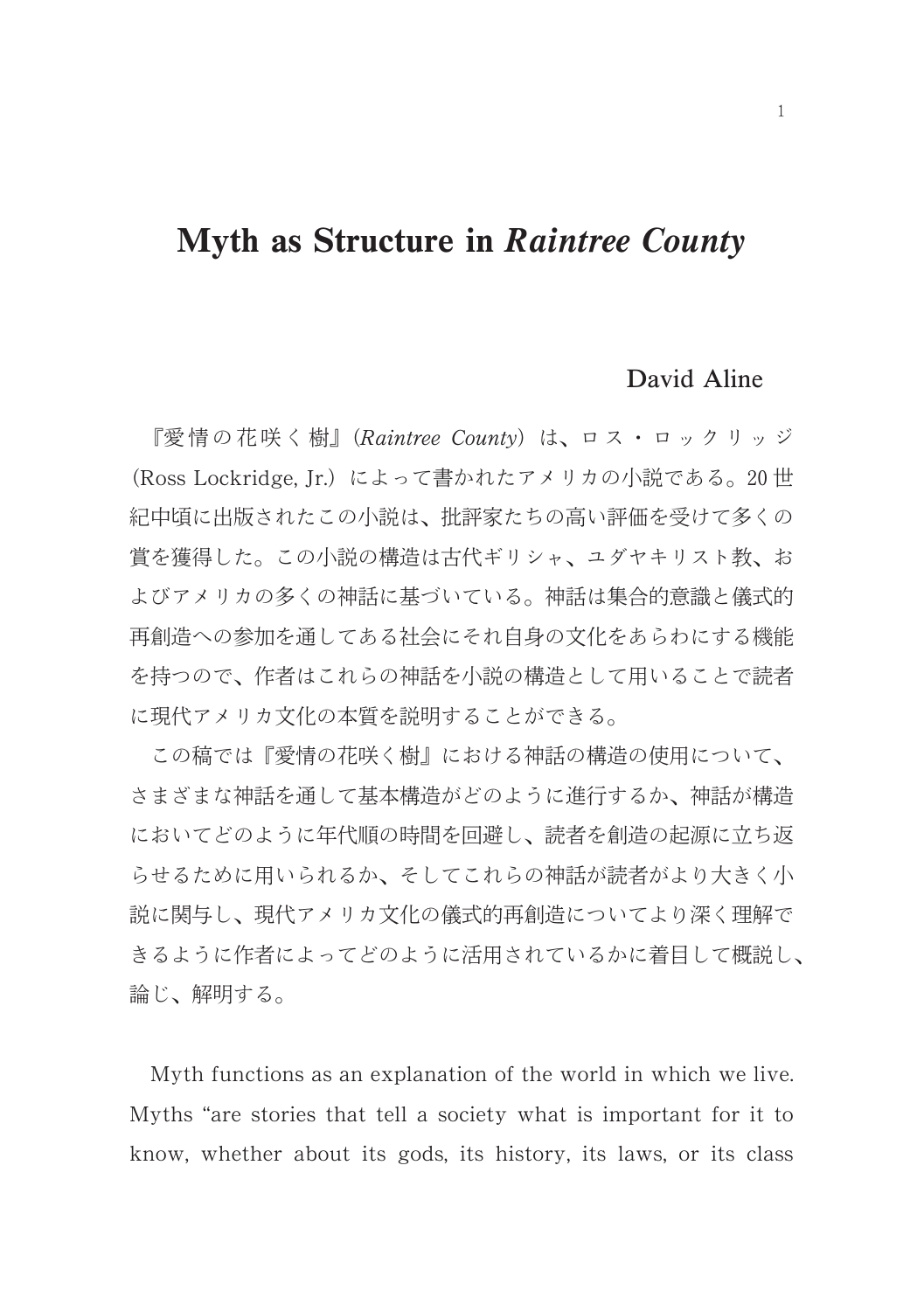structure."<sup>1)</sup> Myths are capable of revealing and teaching a society its cultural aspects because myth functions in the collective consciousness of a society in the same way that a dream functions in the consciousness of an individual ; they both represent the escape of the unconscious physical desires of procreation into the world of the conscious where they are controlled. So, by studying a myth, we can see what aspects of a culture are necessary to know for the maintenance and continuation of that culture, as culture is the consciousness of a society that creates structure and so represses the chaos and disorder that would result from the uninhibited release of the unconscious physical desires. Hence, the myth will show us, as in the dream, the proper means for continuing culture by controlling the unconscious with the conscious.

In his attempt to produce a the Great American Novel, Ross Lockridge, Jr. employs myth as a structure for is novel, Raintree County, in order to teach Americans the true nature of their consciousness as a culture. To achieve the same didactic feature of myth, Lockridge creates his own myth. He creates a myth by demonstrating how the hero of this story performs the same monomythic quest for the answer to the riddle of life as the heroes of traditional myths. The unique structure of this novel allows this writer to create his myth, and the use of myths as structure provides structural coherence among myths from various cultural perspectives, all allowing the author to send the hero on a quest for the answer to life in the present.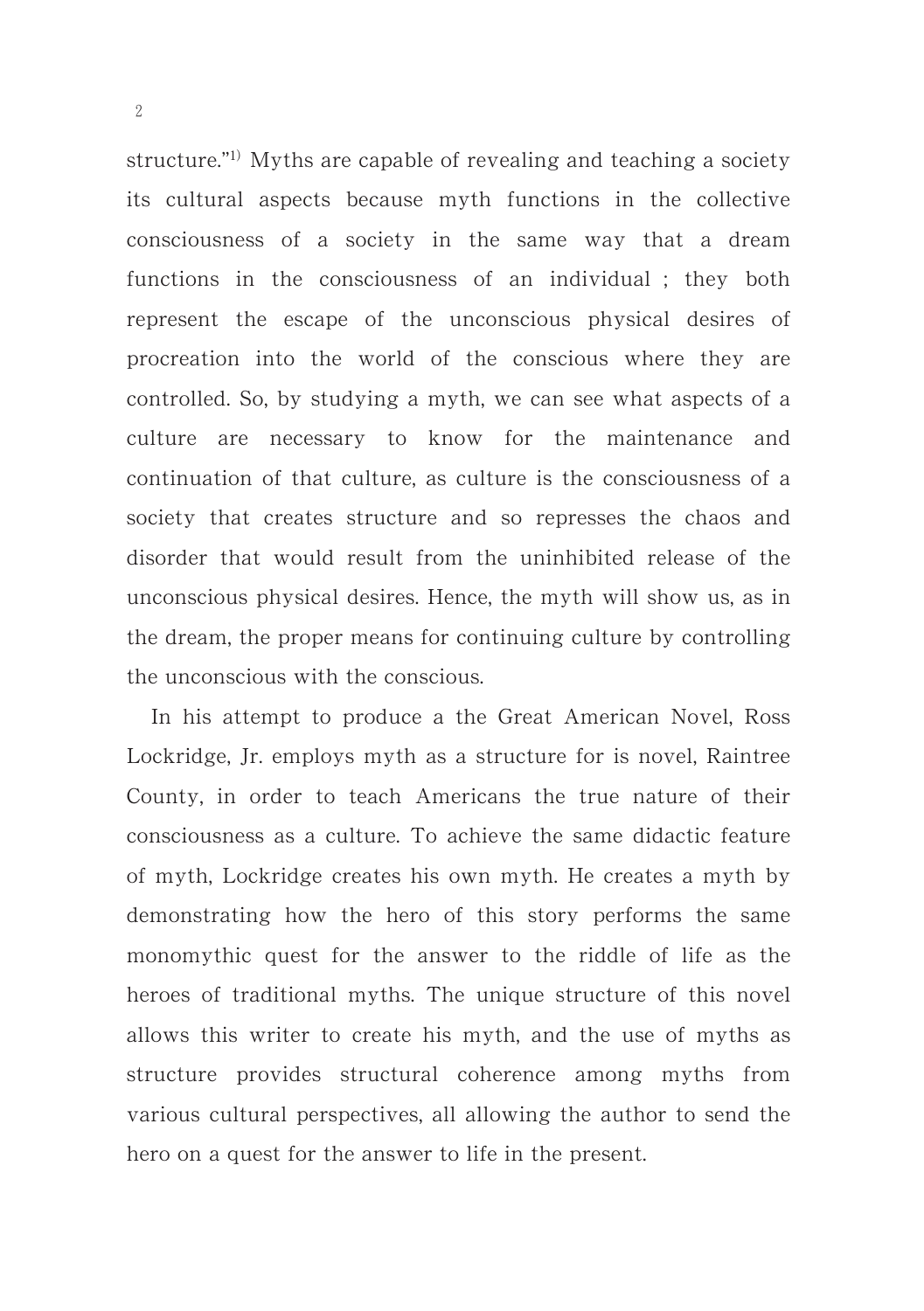In order to reveal to a society its current cultural consciousness, it is necessary to show what was created at the origin of the culture's existence, as the origin and creation of an object will tell us its meaning. Mircea Eliade's view of the structure and function of myths is that myths function as reminders of our origins and that, by ritually experiencing the myths, we experience the time of the creation, which "implies that one is no longer living in chronological time, but in primordial time, the time when the event *first took place*."<sup>2)</sup> "To re-experience that time, to re-enact it as often as possible, to witness again the spectacle of the divine works, to meet with the supernaturals and relearn their creative lesson is the desire that runs like a pattern through all the ritual reiterations of myths."<sup>3)</sup> Therefore, for his work to function as a myth and relate to the American people their cultural consciousness, the author has structured his novel so that the hero escapes chronological time in the narrative structure of the novel in order that he can find the origin of the creation of himself and of his culture.

The novel is structured so that the hero, John Wickliff Shawnessy, departs on his mythic quest on America's ritual day of remembrance of its creation, the Fourth of July, though a series of flashbacks that take him back to the beginnings of himself. As he begins his search for the origins of his life and as his life parallels the history of nineteenth century America, we can see that John Shawnessy acts as the representative hero of America.

The first flashback occurs on the morning of the Fourth of July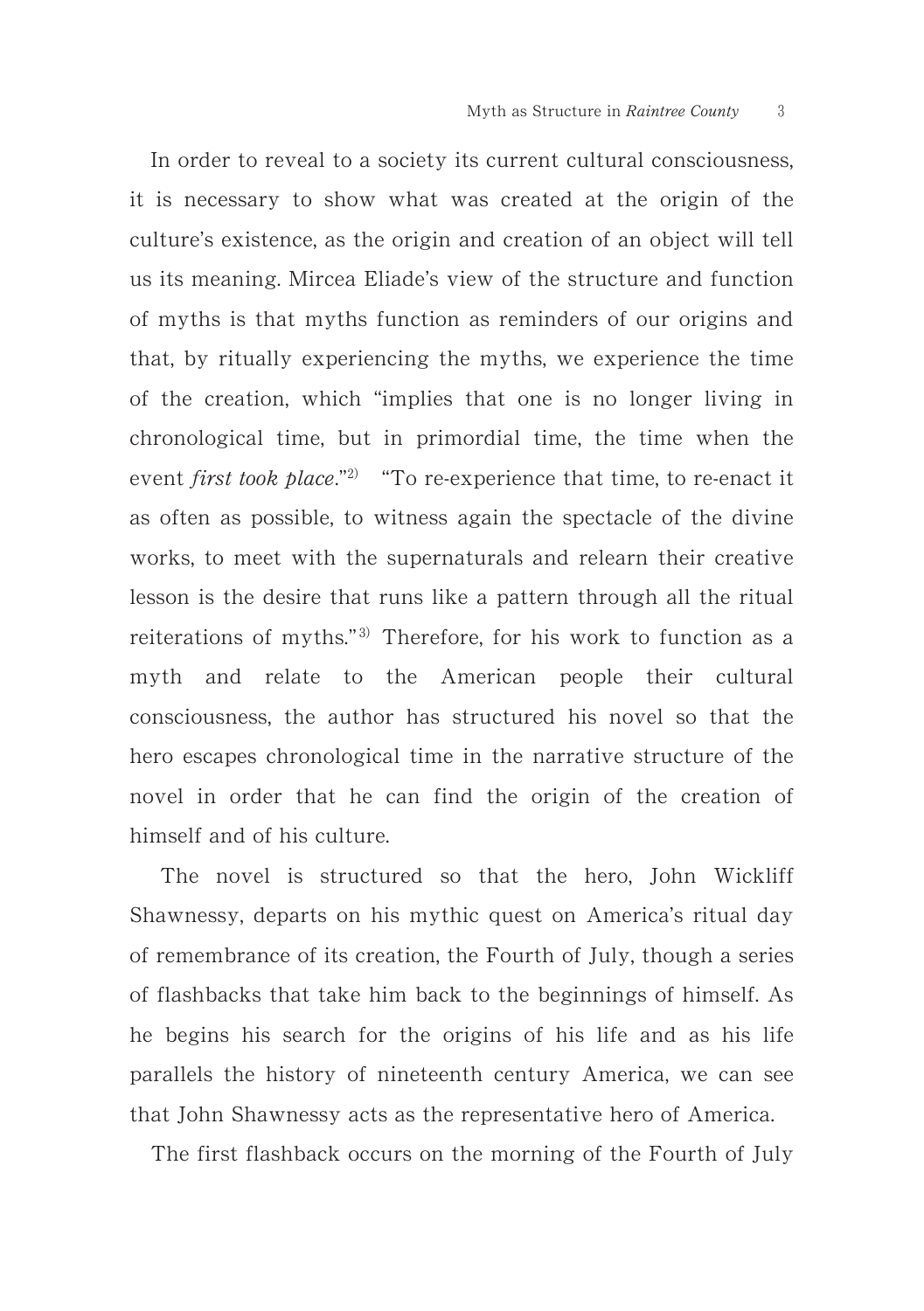and takes the hero back to the first event of his conscious existence. Then, as the day of the Fourth progresses from morning to evening, so do the hero's flashbacks progress from his childhood up to the day on which the hero is remembering his origin.

The novel is divided into twelve sections, each of which represents a mythic theme. The eighteenth century's return to the study of Graeco-Roman literature greatly influenced literature in the coming ages. The writers of the nineteenth century relied heavily on this traditional literature for it's metaphors, as readers would better understand the hero of a modern work if they were offered a comparison with something they were already familiar with. This technique, known as *prefiguration*, can be extended from a limited comparison on the level of a simile, to an extended comparison using the whole plot of the myth. The use of this technique creates a closer relationship between the work of literature and the reader as the reader can better understand the events of the novel as they follow or deviate from the myth. This can be seen in such works as Percy Bysshe Shelley's Prometheus Unbound and James Joyce's Ullyses.

The twelve major sections of Raintree County each employs a mythic plot prefiguration as a means of showing that Johnny Shawnessy is making the epic journey for the Republic of America in the same way that other mythic heroes have taken their journeys for their respective cultures.

By using the structure of flashbacks as representative of the

-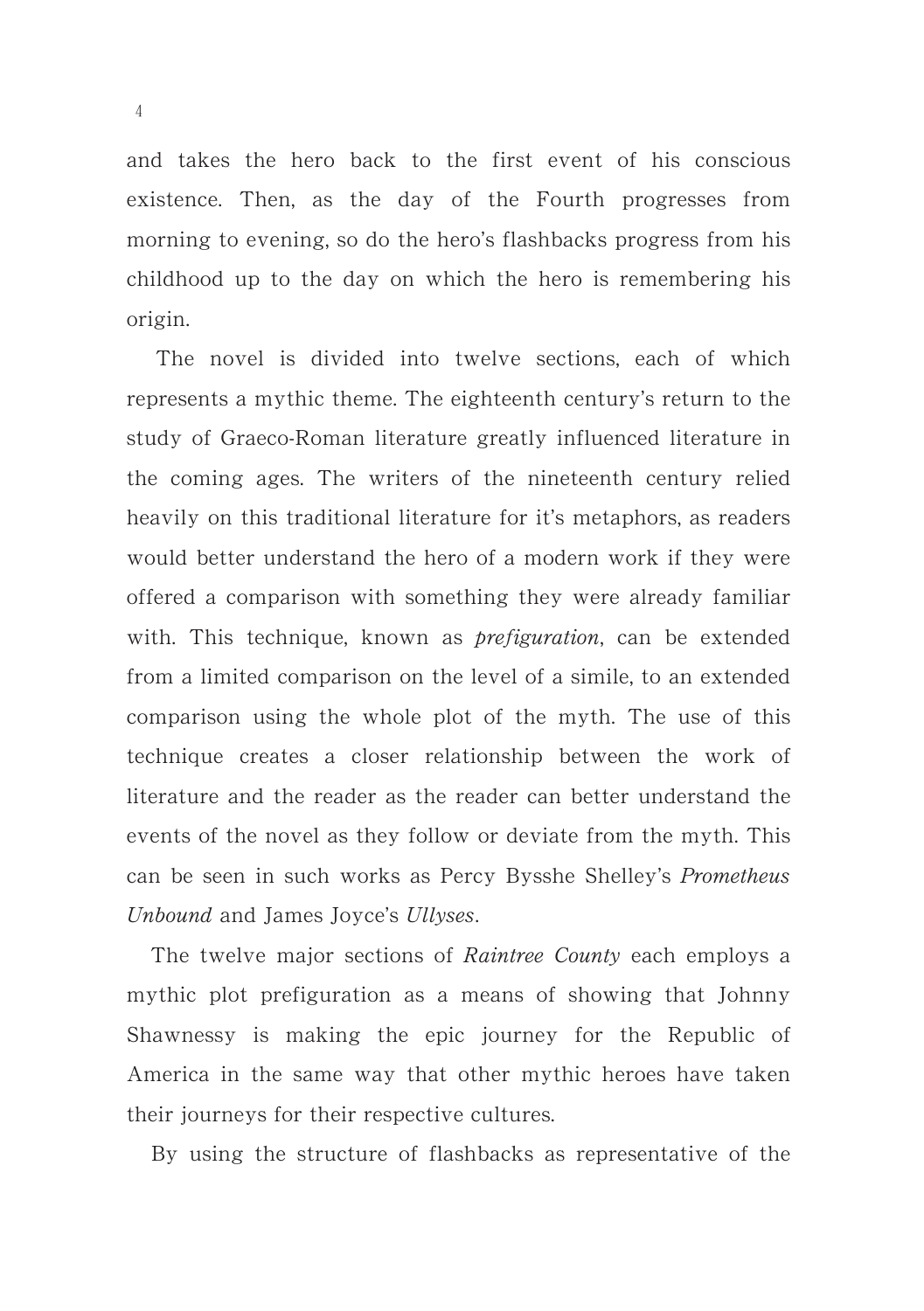mythic hero's quest for the origin and answer to the riddle of life for himself and the people he represents, and by using the flashbacks as a technique for escaping chronological time in the novel and so juxtaposing the story segments that represent the mythic quality of American life with those segments that represent the mythic lives of the heroes of Western culture's traditional myths, Ross Lockridge, Jr. is able to create a hero who represents the American hero with the ability to discover the American dream.

The twelve divisions of this novel represent either a Graeco-Roman myth, a Christian myth, or a segment of American history. As the reader sees the events of the hero's life parallel the events of American history and at the same time parallel the actions of mythic heroes, they come to realize that Johnny Shawnessy is reliving the life of a mythic hero as an American mythic hero. Of the twelve segments of this novel, four represent the hero living the American myth, four represent the hero's reliving of an ancient myth, and the other four represent the feminine counterpart of the hero.

The first section of Raintree County is entitled "A Great Day." This section sets the scene of the novel in nineteenth century America during the ritual celebration of America's independence, the Fourth of July, and it is also the four-hundredth anniversary of the discovery of America in 1492. We can see that this sets up the myth of America as it introduces the ritual day in which the hero remembers both his and the country's origins, "YES, SIR,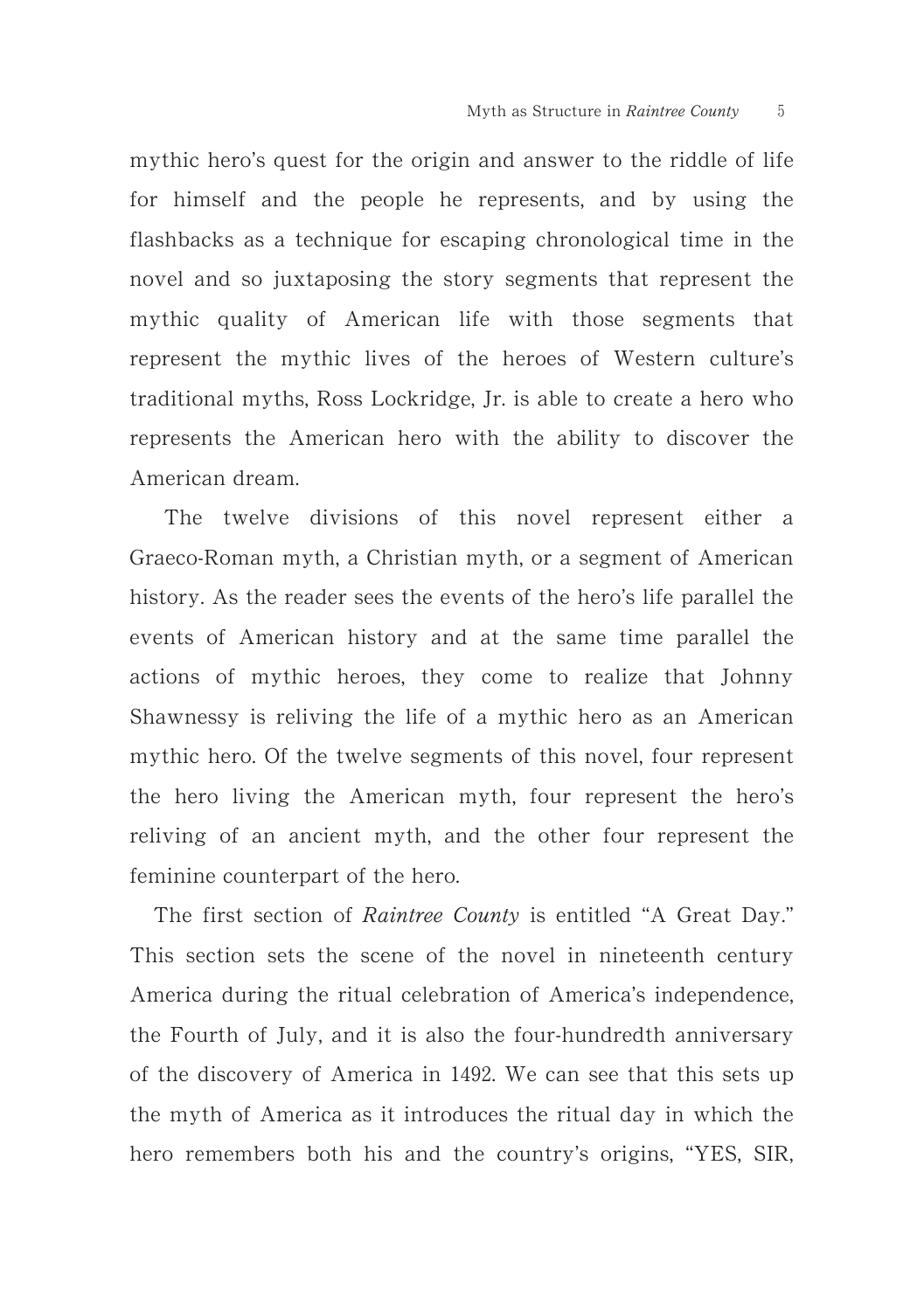here's the Glorious Fourth again."<sup>4)</sup> It reviews and recalls, as the hero will, the historical events of the past fifty years,

In those fifty years the Great West has been conquered, and the Frontier has been closed. The Union has been preserved in the bloodiest war of all time. The Black Man has been emancipated. Giant new industries have been created. The Golden Spike has been driven at Promontory Point, binding ocean to ocean in bands of steel. Free Education has been brought to the masses. Cities have blossomed from the dessert.<sup>5)</sup>

and it introduces a mythic theme of America which functions as the American myth by which the reader can recognize the hero as the American hero.

The events of this day of ritual remembrance are structured with an American mythic theme so that, as the flashbacks carry mythic themes of our past heritage, the reader will be comparing the juxtaposition provided through the flashbacks of the hero's reliving of Graeco-Roman and Christian mythic themes with the hero's reliving of the American myth. This increases the readers's awareness of Johnny Shawnessy as the hero who will return with the answer to life in America.

The theme that is employed as a prefiguration for this section as the American mythic theme is Nathaniel Hawthorne's short story, The Great Stone Face. Although this story is not a myth in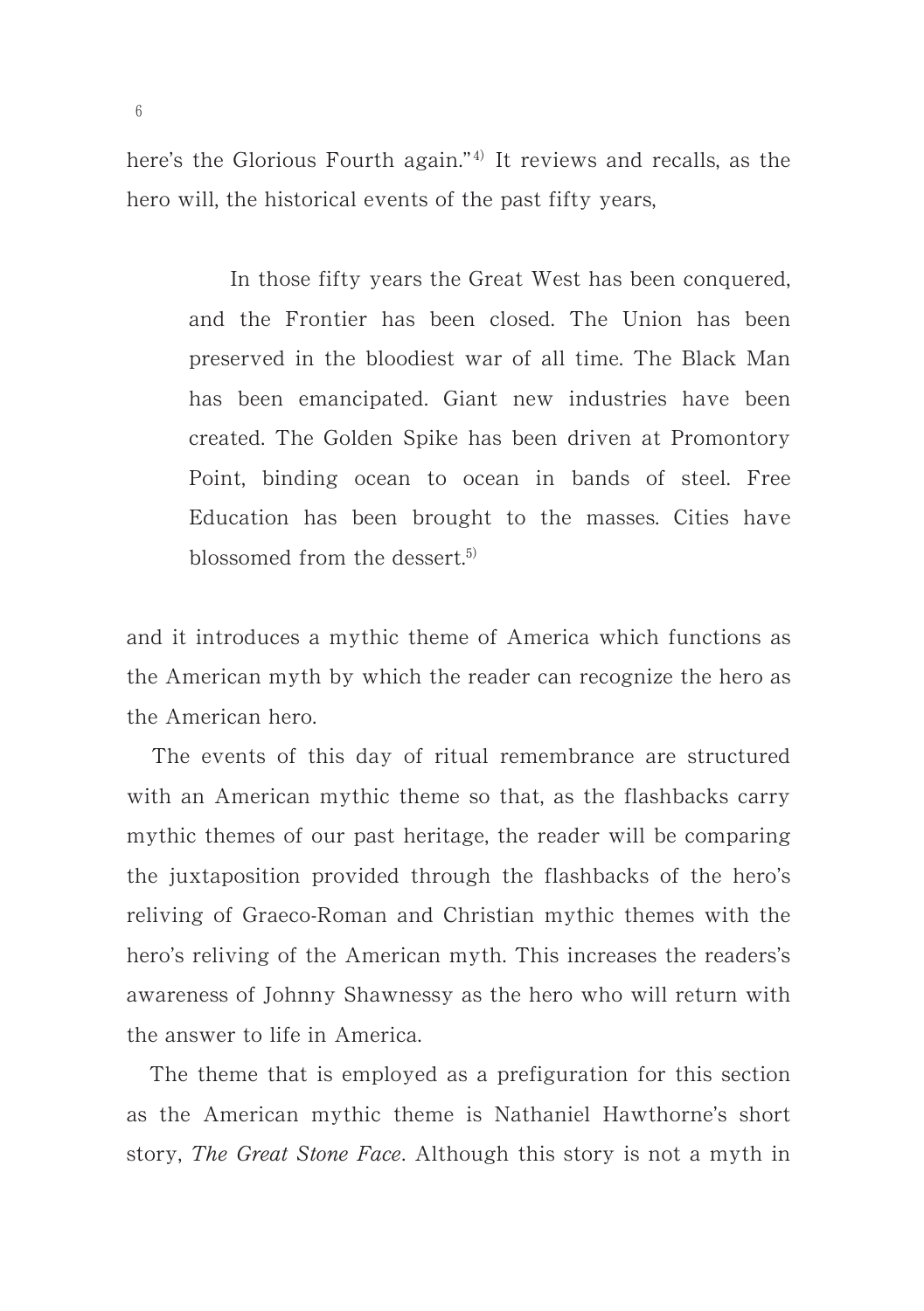the literal sense of a myth being traditionally the verbal heritage of a culture, Hawthorne's use of mythic archetypes in order to create a myth creates a better connection and comparison with the older, more traditional myths as it draws the reader into the mythic world of *Raintree County*, which is also creating a myth in its mythic attempt at explaining American life. In this sense, the author uses aspects of myth in a similar manner to that employed by Hawthorne. "A Great Day" introduces the return to the city of their origin of the archetypal characters represented in "The Great Stone Face."

Boyd Litzinger demonstrates in his brief article, "Myth-making in America ; 'The Great Stone Face' and Raintree County," one of the few articles available concerning this novel, "that the central theme of Raintree County is an extension and elaboration of the mythical elements in Hawthorne's 'The Great Stone Face." 6) Hawthorne's story is read by the budding scholar, Shawnessy, during his education at the academy he attends, and several pages are donated, in the novel, to a summary of the story. The story relates that in a valley existed a rock formation that resembled a human face, and a legend in the valley prophesized that,

A child should be born hereabouts, who was destined to become the greatest and noblest personage of his time, and whose countenance, in manhood, should bear an exact resemblance to the Great Stone Face.<sup>7)</sup>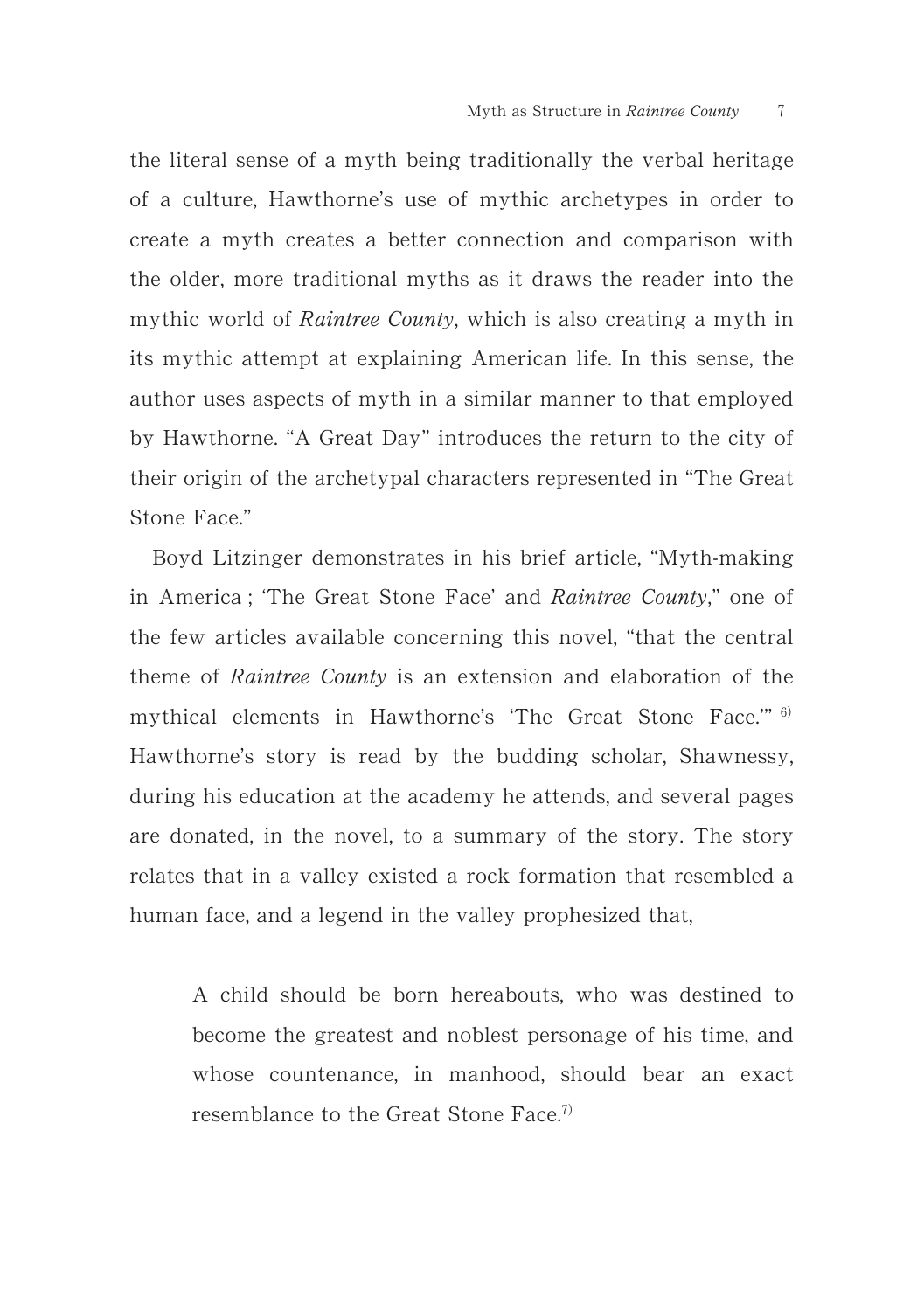The story continues as four likely candidates  $-$  a millionaire, a famous general, a politician, and a poet  $-$  return to their native valley. But none of these distinguished personages resembles the Great Stone Face. But then the poet realizes that one of the local villagers is the true hero as, "Ernest is himself the likeness of the Great Stone Face."<sup>8)</sup>

On "The Great Day" four likely candidates for "the Greatest living American"<sup>9)</sup> return to Raintree County, the place of their birth :

Nor is the Senator the only nationally known figure in Waycross today. His friend and ours, another Raintree County boy, Mr. Cassious P. Carney, the famous multimillionaire, is expected to be there. And our own great war hero, General Jacob J. Jackson, is going to lead a march of G..A.R. veterans to point up the pension issue. There are rumors of other celebrities coming on the Senator's special train, and all in all it looks like the little town of Waycross will have dern near as many famous people in it today as Washington, D. C. If the celebrated Stanley set out to explore this dark continent tomorrow for the Greatest Living American, he could do worse than get off a train in Waycross to ask his famous question $\cdots$ 

MR. JOHN WICKLIFF SHAWNESSY I presume? $^{10)}$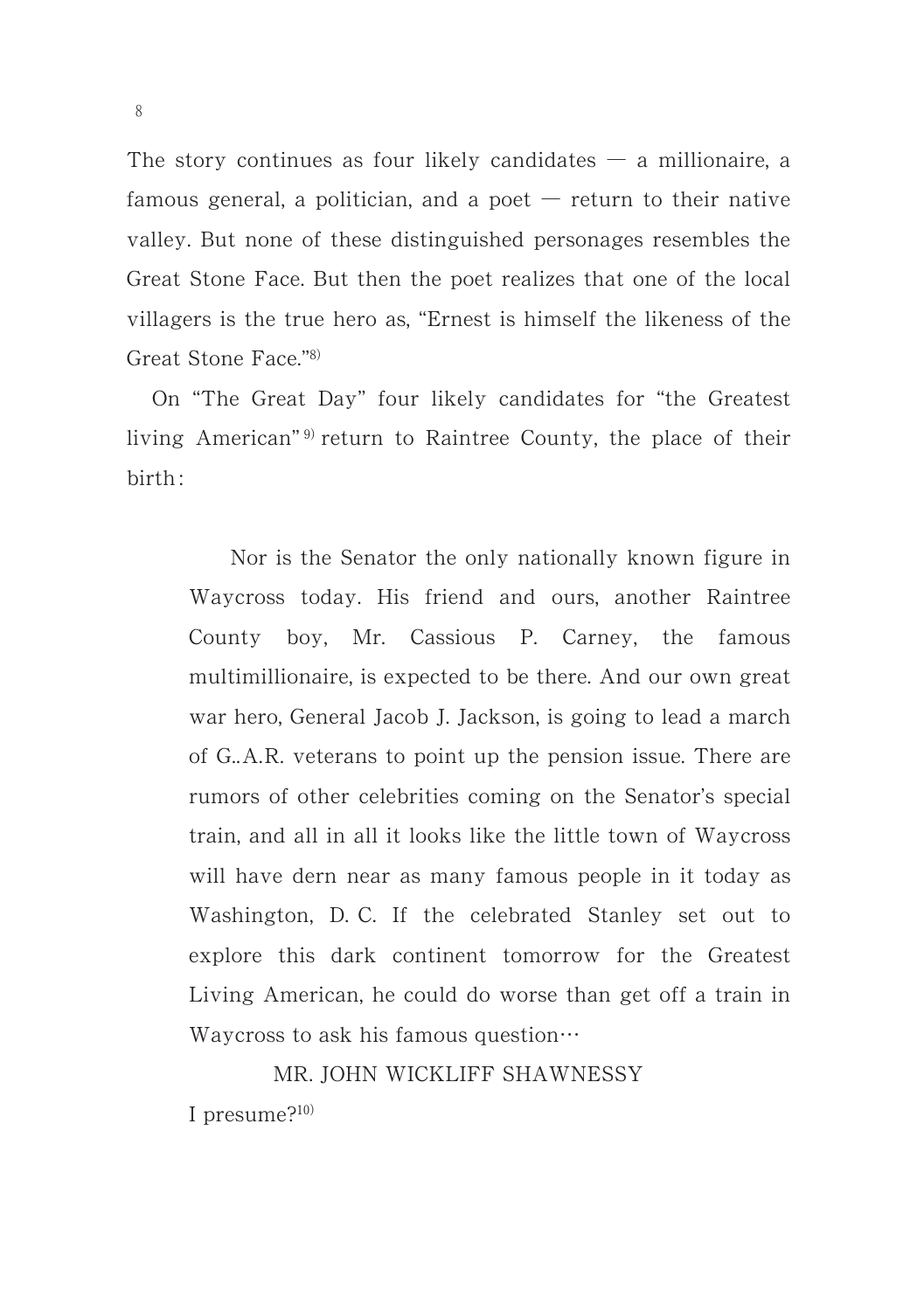Here we have the archetypal characters of the politician, the millionaire, and the general. Also, the poet (whose name is not mentioned because of his shady past, as he attempted to run off with a minister's wife) is rumored to be on the train. As in Hawthorne's story, these famous people return to Raintree County during the day of the Fourth of July, but none of them represents "The Greatest Living American." However, at the end of "The Great Day," the poet realizes that it is John Wickliff Shawnessy who represents "The Greatest Living American." In "The Great Stone Face" the greatest personage resembles a significant part of the landscape. In Raintree County the poet shows that John Wickliff Shawnessy is the representative of Raintree County, and so of America, by carving his initials, JWS, in the air with his cane. Shawnessy realizes then that his initials resemble the path of the river on the map of Raintree County. "Using Freud's definition of a map or chart as drawings which seem, to the innocent eye, to be maps or charts but appear, on closer inspection, as representations of the human body,  $"^{11}$  we can see that just as the hero of "The Great Stone Face" resembles a physical part of his landscape, so does the hero of Raintree County have the identity of his individuality printed on the map of his homeland.

The next division of Raintree County adopts the myth of Adam as a prefiguration of this novel's hero. From this section on, Johnny has flashbacks to the days of his youthful innocence, from the period of his earliest memories to the point of the loss of his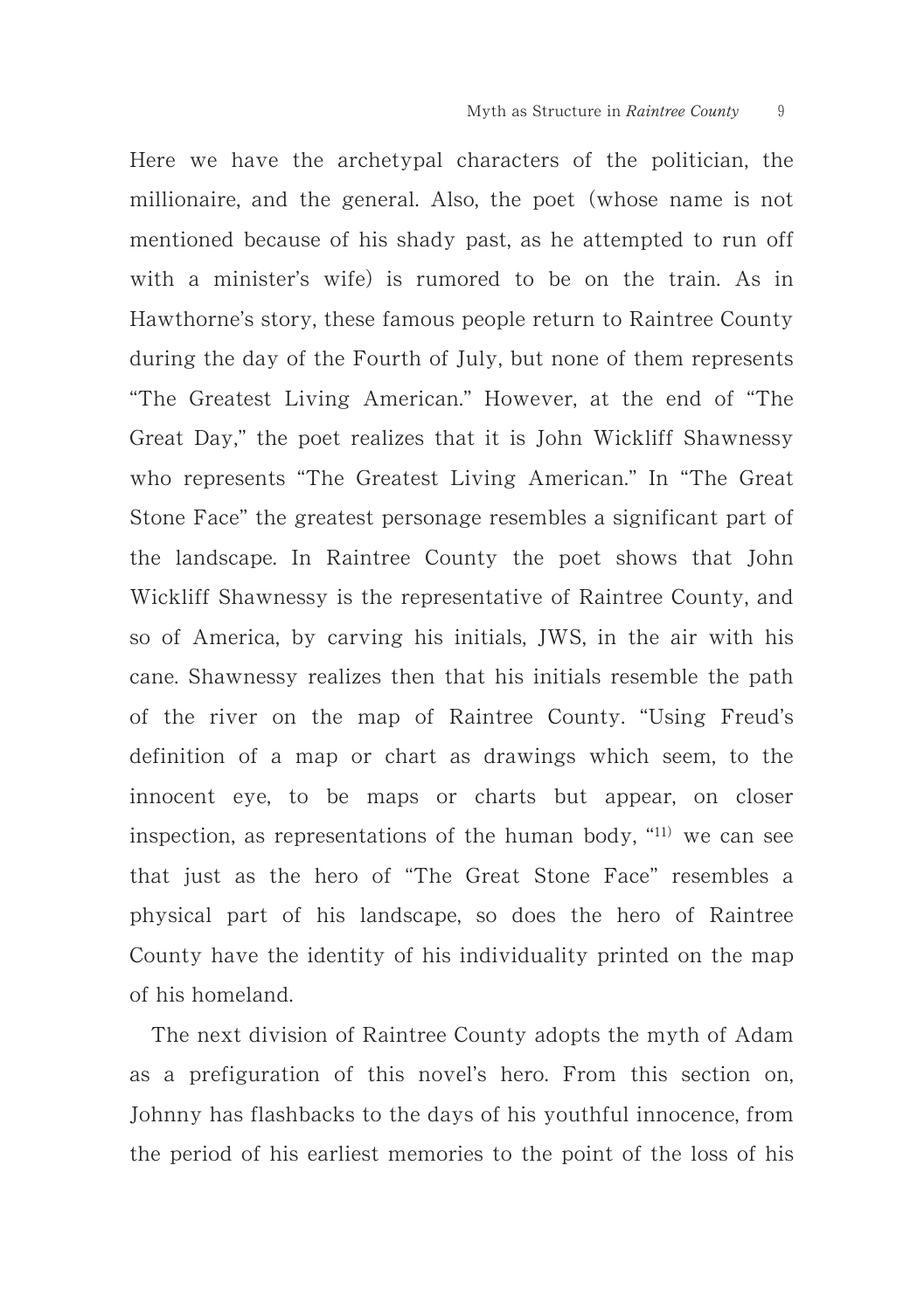innocence with the loss of his virginity. As Adam, Johnny attempts to return to the innocence of his youth and, as is revealed from the events of the flashbacks, his youth takes place in an Edenic garden. "As Adam his quest for the Raintree is a search for the lost Eden and the Trees of Knowledge of Good and Evil and Life. He wishes to return to that state of sublime innocence which has been lost to man forever." <sup>12)</sup> Johnny Shawnessy resembles Adam in this section's flashbacks in his idyllic life in a paradisical garden and in his loss of this perfect life as a result of tasting the forbidden fruit.

The prefigurative mythic theme operating in this flashback is first introduced when, as a child, our hero is taught the stories of the Bible.

Some of the legends of the Bible became as much a part of him as his own life in the County. His mother had early read him the story of Adam and Eve and the Garden of Eden, of God and the guileful Serpent, and of the tree that bore the Forbidden Fruit.

----------------------------------------

The greatest mystery of all was the Forbidden Tree. What kind of tree was it and why was it forbidden? And where was that other tree, the Tree of life, that Adam and Eve might also have eaten of to live forever? And why had God forbidden them to eat the fruit of the trees at all?<sup>13)</sup>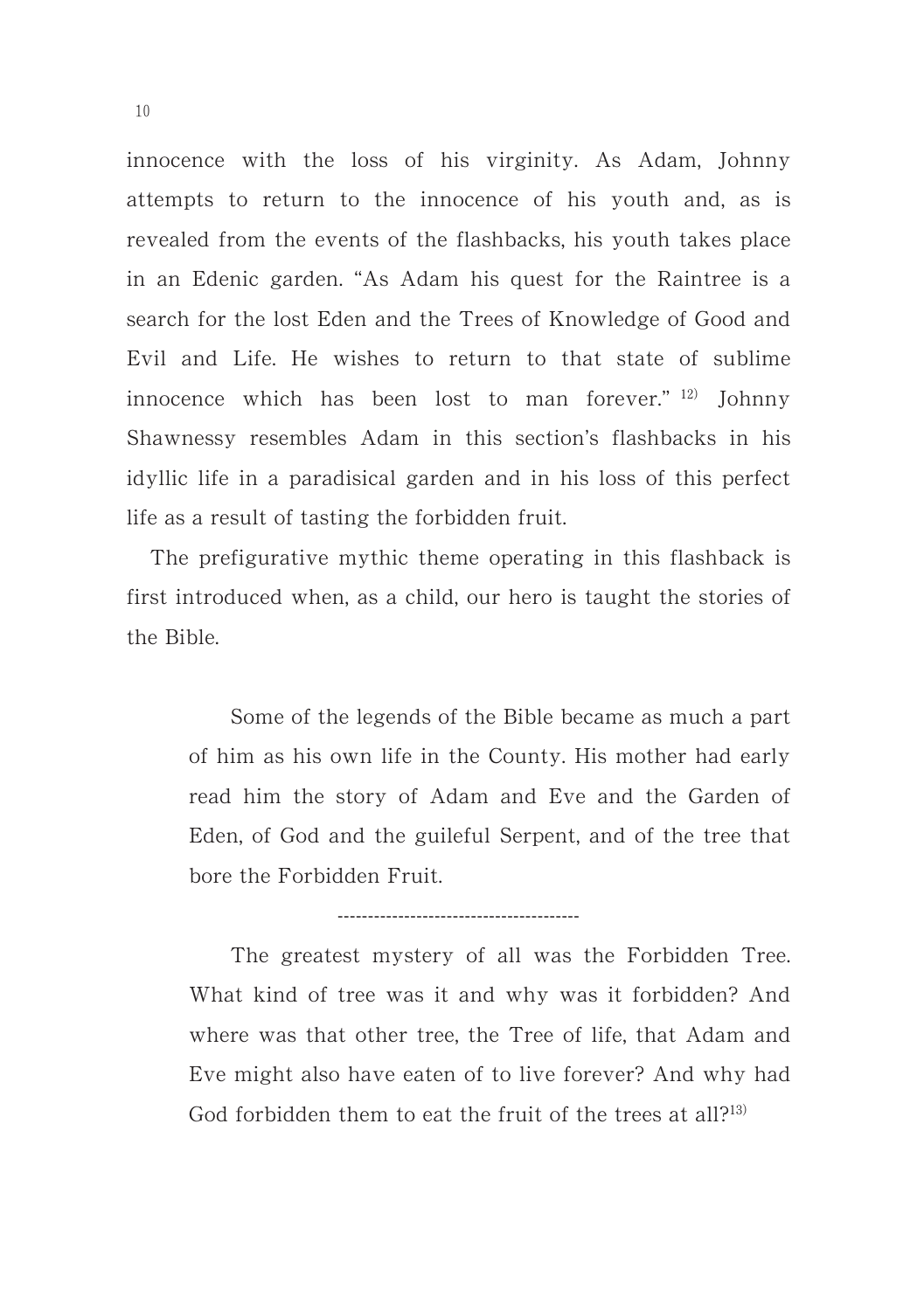Also, as a child, Johnny had heard the legend of the origin of the name of Raintree County.

According to a popular legend, the earliest settlers found a ragged preacher wandering in the neighborhood of a lake in the middle of the County. He told them that in his youth he had had a vision of Heaven in which he beheld a green land full of fruitbearing trees and pleasant waters and had gone seeking for its earthly counterpart through the wilderness of America, carrying with him the seed of an oriental tree never before planted in America. Now he had found, as he believed, the land of his vision.

--Lo! I have sowed the seed, he cried. The Raintree will blossom in the western earth. The tree of life will drop its golden fruit in the new earthly Paradise.<sup>14)</sup>

This legend expresses a vision of an Edenic paradise ; where Johnny finds the legendary Raintree of Raintree County, there will he also find paradise on earth, and will moreover reenact the role of Adam.

As a young man, Johnny Shawnessy goes in search of the legendary Raintree in the woodlands of the county. The place where he looks for and eventually finds the tree is at Paradise Lake.

... he kept looking about him so see if he could see any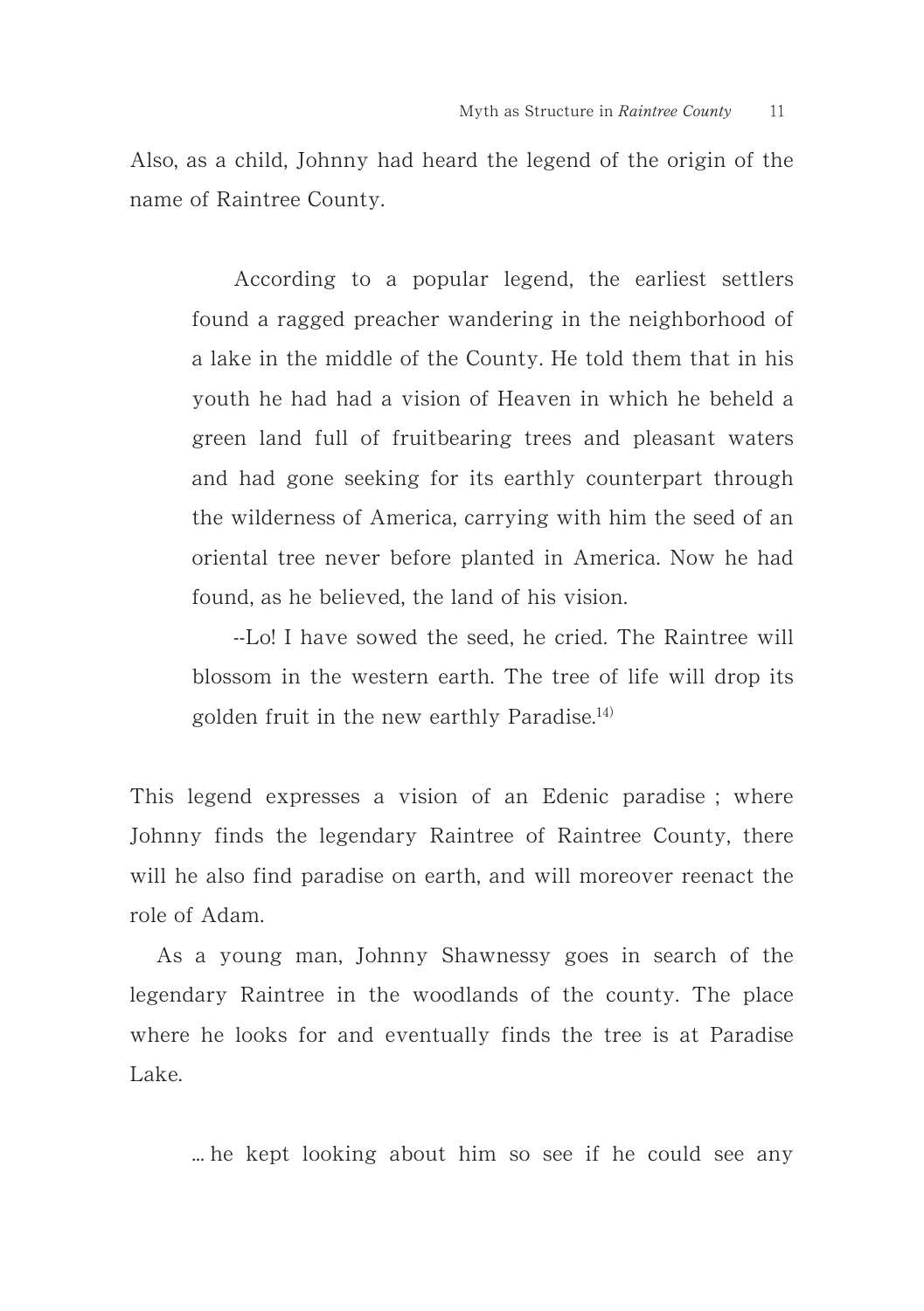unusual tree that might be the celebrated Raintree-

He felt that he must be very close to Paradise Lake.<sup>15)</sup>

Like Adam, Johnny will find the legendary tree in Paradise.

Almost all of the women in *Raintree County* play the archetypal mythic role of Eve. Two women are portrayed as Eve in this section. The first is Nell Gaither, who epitomizes the innocent characteristics of Eve, and the other is Susanna Drake, who portrays the evil and seductive side of Eve.

Johnny first meets Nell when, as a child, he goes to play on the banks of the river. Then, as a young man, while drying off in the grass after swimming, he sees the nude form of Nell leave the river on the opposite bank and disappear into the foliage. Johnny and Nell are later brought together in a scene on the banks of Paradise Lake during an outing celebrating their graduation and attainment of knowledge, swimming together in the nude. But the two never consummate their love as they represent the innocence of life in the Garden of Eden.

The fall from grace component of the Adam and Eve myth occurs at the end of this section (according to the chronological order of the events of John Shawnessy's life, but not according to the chronological order of the flashbacks as they occur in the novel, as will be seen later) when John loses his innocence with Susanna beneath the Raintree at Paradise Lake.

Adam and Eve tasted of the tree of knowledge. Myth shows us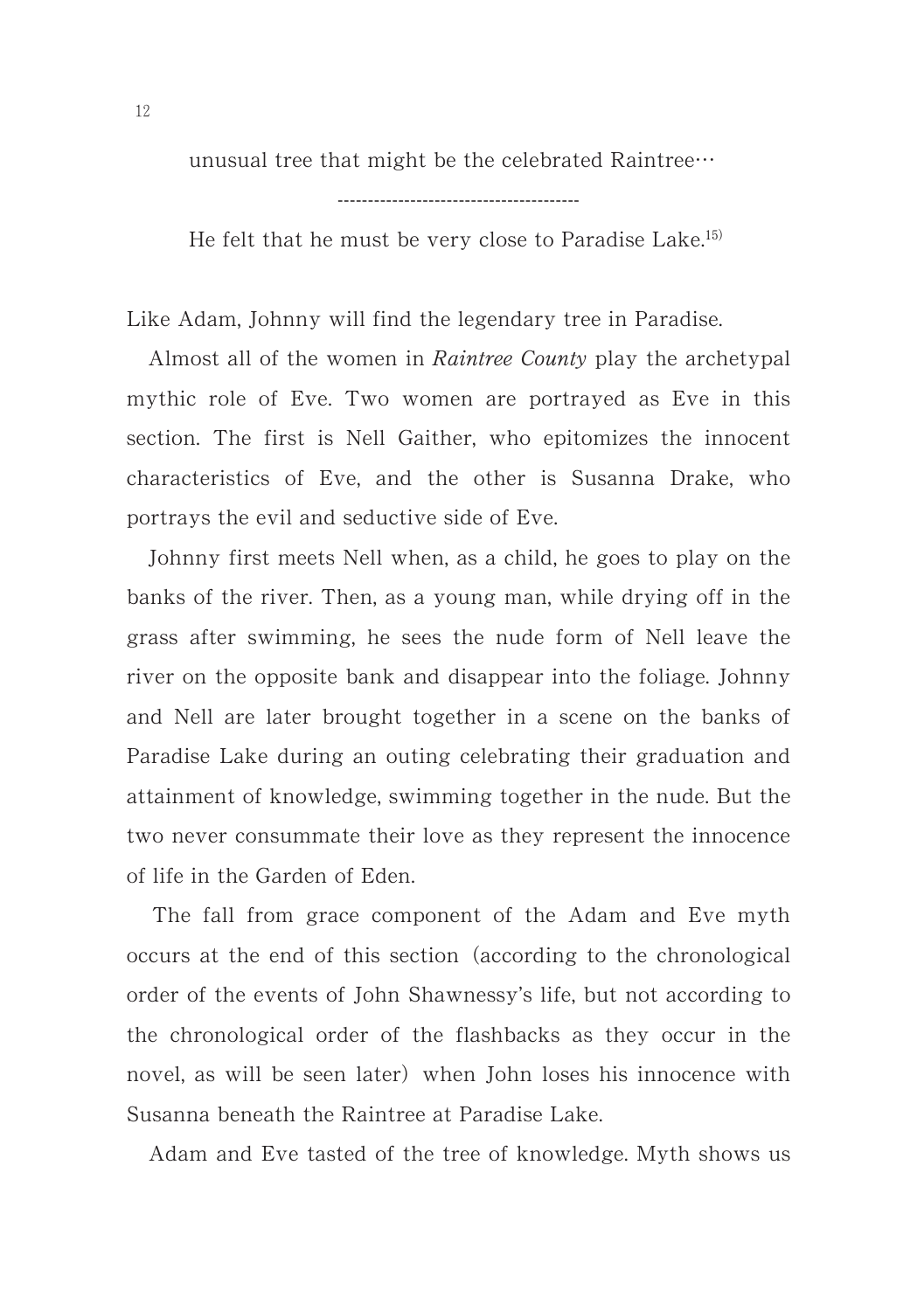that the most important knowledge is that of origins, as knowing the origins takes one back to the time of creation and so gives one the power of creation. Adam and Eve learned the knowledge of the creation of man in their knowledge of sexual intercourse, which is the origin of all humankind. During a Fourth of July picnic, Johnny and Susanna find the tree of knowledge, which is represented by the Raintree, under which they make love, as they learn the knowledge of their origins in learning about the act of creation.

As Adam and Eve were evicted from Paradise, so do Johnny and his Eve leave their garden of innocence and happiness. After losing his innocence, Johnny no longer leads an idyllic life as he is forced through the guilt of his sin to marry Susanna ; their marriage is no paradise as it leads, in the later events of the novel, to war.

In the next section of Raintree County, the hero is portrayed as Eve. Four of the sections using mythic prefigurations rely on the myth of Eve. As the hero represents all humankind, to be truly representative of all humankind he must represent both the female and male sides. The four sections that employ Eve as a mythic prefiguration display the feminine side of the androgenous hero.

This section introduces the daughter of John Shawnessy, Eva. The name alone is enough to note a comparison with Eve. Moreover, as she is the child of our hero and so created from him as Eve was mythically created from Adam, an even closer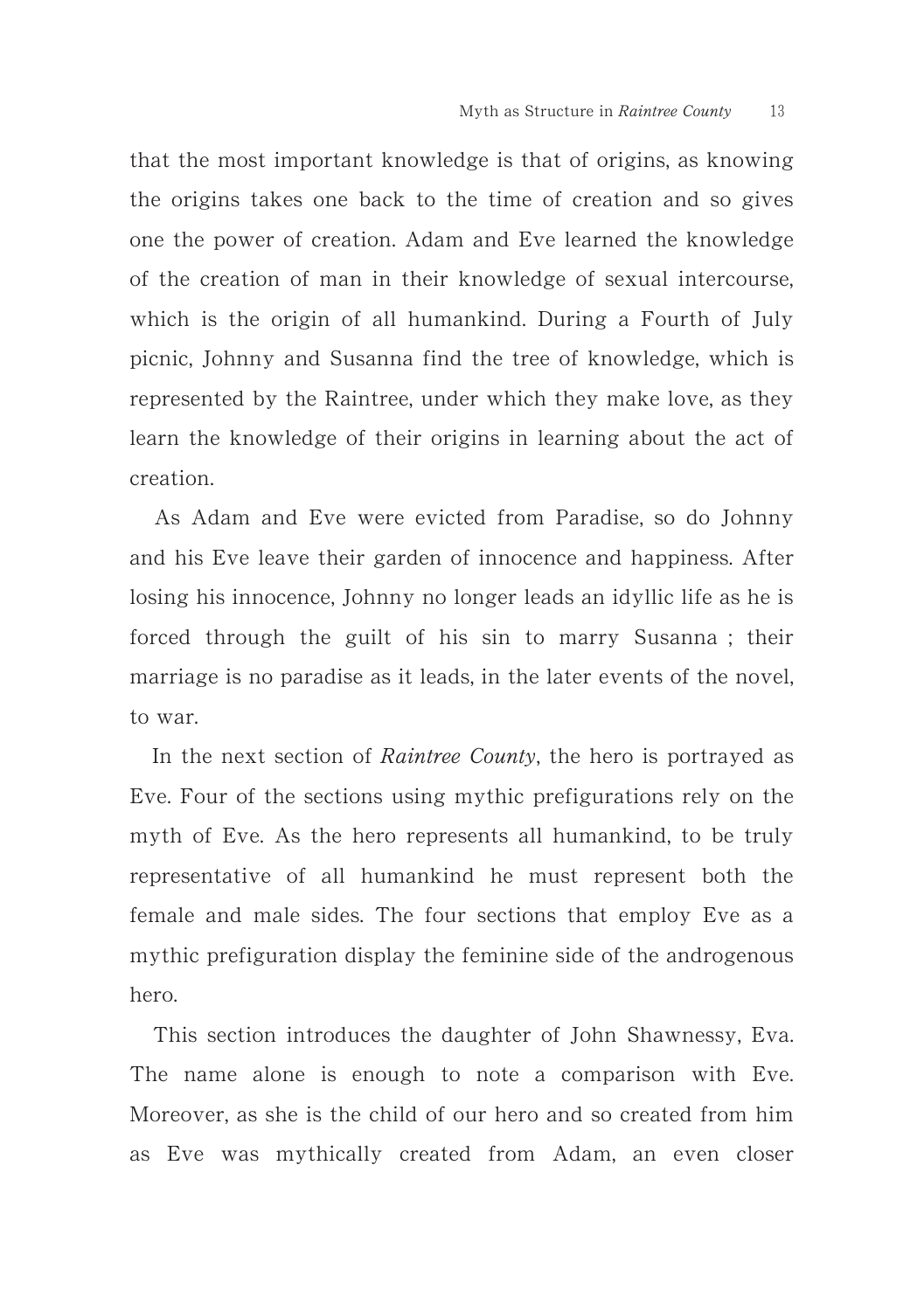relationship to the mythic Eve is made manifest. As "The removal of the feminine into another form symbolizes the beginning of the fall from perfection into duality,"  $16$  and as the creation of Eve symbolized the beginning of the fall, so is Eva introduced in the novel (or created by the author) at this point in order to symbolize the figure of Eve and the fall from grace. At the end of the last section, our hero fell from grace through his sin, so in introducing a female figure as the hero, the author shows us that jour hero has fallen from perfection into duality and hence will no longer live the ideal life once found in paradise.

As with her father, Eva's flashbacks occur from that present Fourth of July on which the novel opens, and take her back to the paradisical garden of her childhood. In this we can see that Eva is the feminine counterpart of her father as she also takes the hero's part in her escape from chronological time through a return to her origins. Her memories take her back to her childhood in Greenville where she symbolizes the innocent Eve until she drowns a doll in a green pool. After this symbolically tragic event, her family moves to Moreland, where she becomes a student at her father's school.

... for Eva the life at Greenville was a changed life. The dominant image of this new life was the pond mucky and green, full of spooling and spawning forms of fish and frogs and snakes scaringly beautiful. Deeply puzzled by the miracle of life and the mystery of the sexes, Eva was a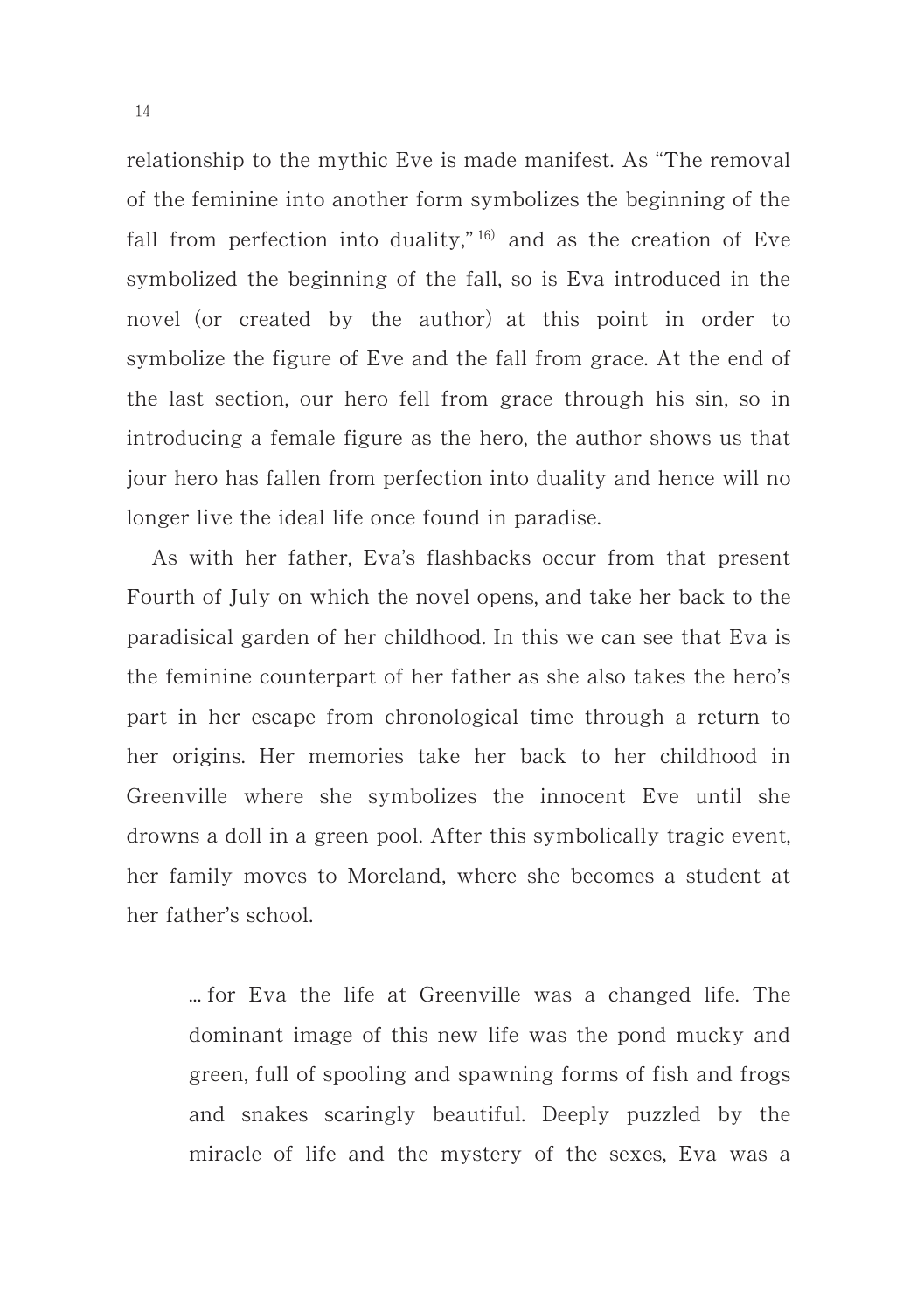moody, jealous little girl during the years at Greenville. It was here that she committed the greatest crime of her life, the murder of the boy doll. $17$ 

This passage provides the reader with images of Eden as the setting is that of a green fecundity of life, complete with snakes. As the knowledge of life and the sexes was gained by Eve, so does Eva seek and gain this knowledge. The greatest crime of Eva's life occurs just before she leaves Greenville when she drowns a boy doll. This can symbolically be seen as the same crime that Eve committed as Eve ended Adam's days in the garden because of her envy of God's knowledge of good and evil. So does Eva end the boy doll's life because of her envy of her brother's possession of it. After this crime, she moves to a new town where she gains knowledge of life from her father.

Eva sometimes wondered if she ever got very far beyond the great enlightenment of those first few years when her father was her teacher and she learned that all things were founded on fundamental principles and that the process of knowing was a matter of grasping those principles and keeping them steadfastly in mind. $^{18}$ 

In her move from the innocence of the garden, through a crime, to a new knowledge of life, Eva parallels the story of Eve.

Following the section concerning the myth of Eve, we return to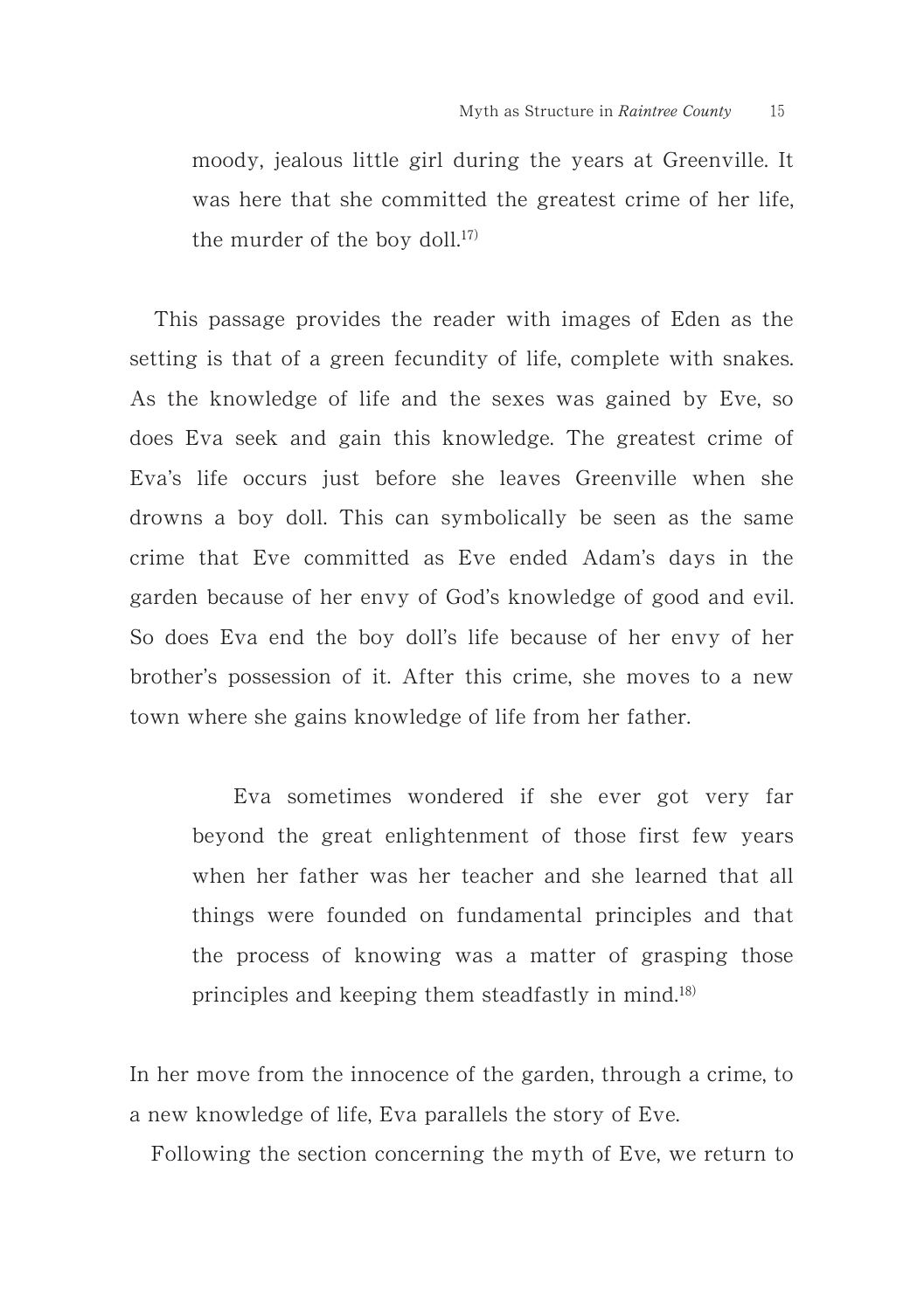a section with a distinctly American theme. After casting Johnny Shawnessy as the mythic hero by juxtaposing his life against the background of the Adam and Eve myth (and several other minor mythic themes, metaphors, and similes), the novel's focus pans back to the hero's reliving of the American myth as his life parallels the legendary events of nineteenth century America. Two more sections covering the American themes will occur later ; in these three sections the hero's life represents the events leading up to the Civil War and the war itself. This first section has the hero's life resembling the first altercations between the North and the slave-holding South as John Brown attempts to free the slaves and is hung for his heroic deed.

This section, "The Great Road of the Republic," represents Johnny Shawnessy as entering into the role of the American hero as he takes responsibility for his actions by marrying the supposedly pregnant Susanna, thus reaffirming the standards of American society.

Johnny's marriage to Susanna symbolized the events of the war as "Susanna Drake, the Southern Belle with Negro blood, is a physical embodiment of the war. She has a long scar between her breasts, which represents the scar the war is to leave on the South as well as the tragic division it will cause. Her heritage is one of mixed slave and free blood." $19$ )

While getting his mail at the post office, Johnny stops to chat with a group of men who are discussing the recent raid at Harper's Ferry by "a man name John Brown that used to do all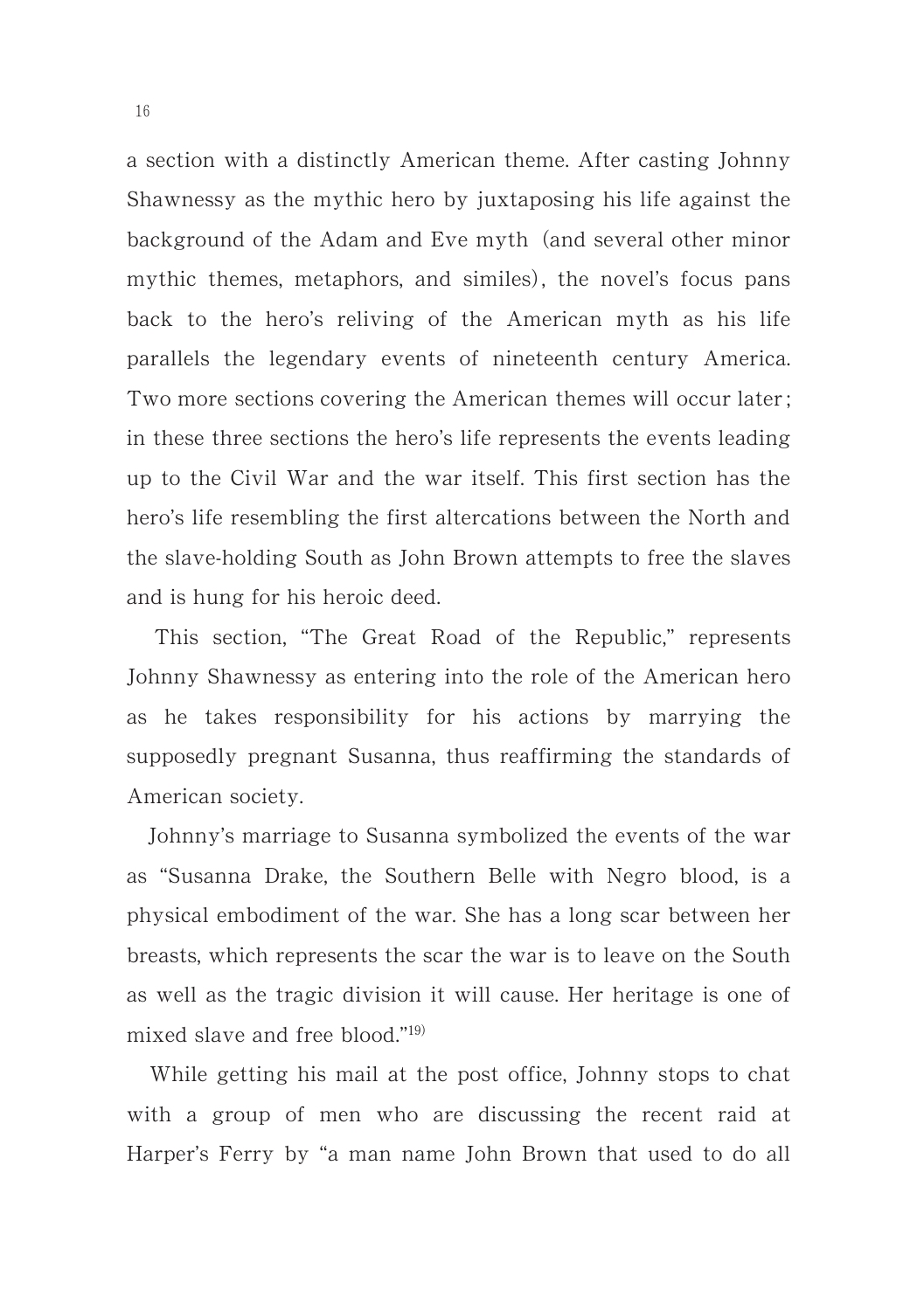that feudin' in Kansas."  $20$  After conversing about these momentous events, John opens his mail and discovers that Susanna is pregnant. This letter juxtaposes the beginning of trouble for America with the beginning of trouble for the American hero.

In the next flashback, Johnny is walking to Susanna's house to ask for her hand in marriage. As he was walking, "He was thinking then of John Brown, who had fought for the freedom of a few million nameless black men, shadowy projections of the Southern earth where they toiled."<sup>21)</sup> Johnny compares himself to John Brown :

No one could keep the old man from the rope. John Brown must die, terribly alone as all men must.

But John Shawnessy was alive. He would go tomorrow to far, strange places. He would escape and pleasure himself with a barbaric love while the old man went down to a dirty grave. $22)$ 

At the end of the flashback, after becoming engaged to Susanna, Johnny is further compared to John Brown and by the comparison, cast in the light of the American hero.

On the morrow he would rise and go forth and marry himself to a strange, wistful girl from the Deep South, and John Brown, too, would go forth to an equally ancient and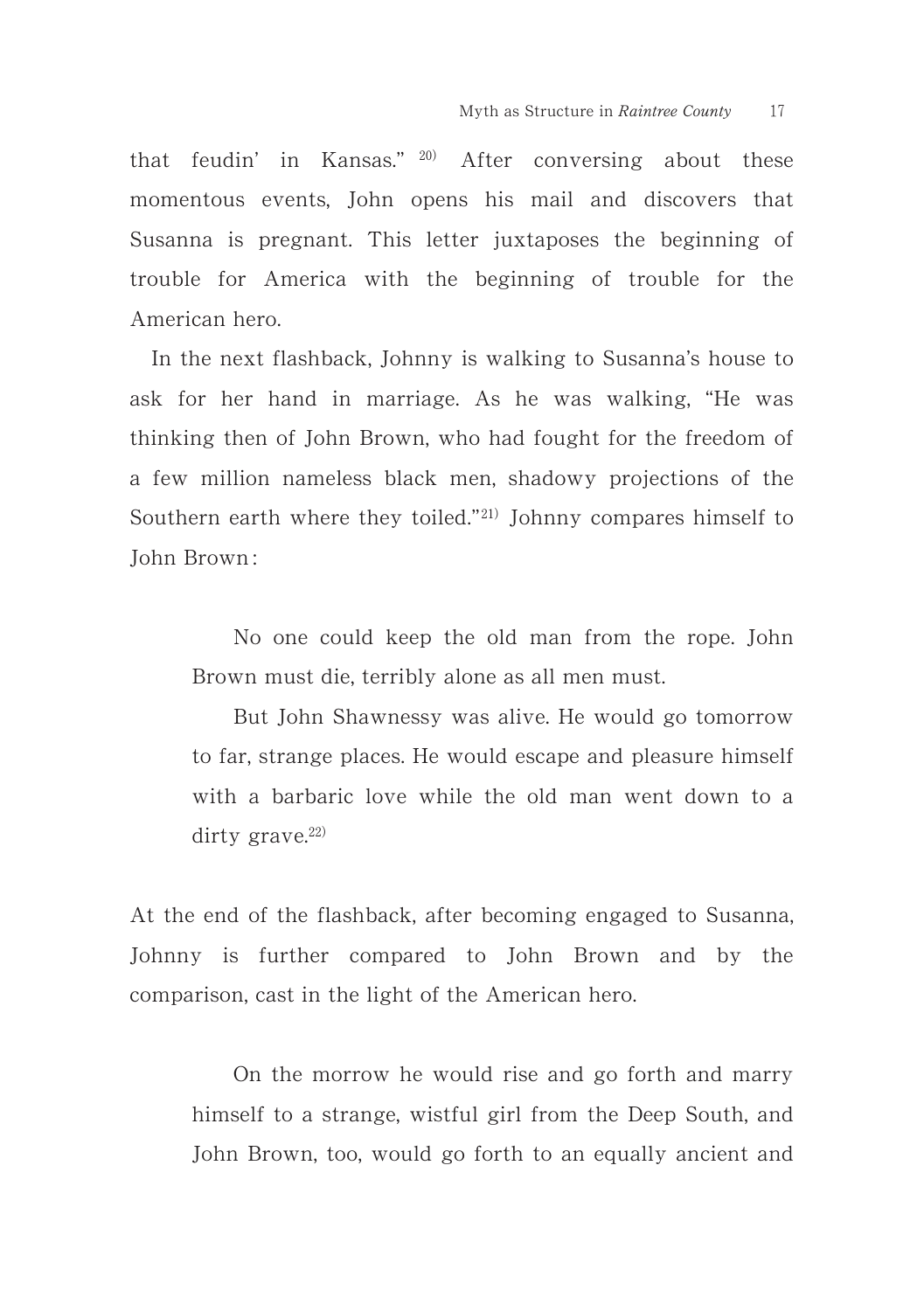mysterious wedding. Who were these two men and who were these millions waiting for the dawn, these citizens of the Republic, wounding and loving, losing and finding each other in the human landscape of time and fate? So long as John Wickliff Shawnessy could spring up joyous in the springing day, John Brown would never die, not one would ever die, and one heroic soul was enough to sustain the whole mass and fabric of the world.<sup>23)</sup>

Johnny and Susanna's marriage is celebrated on December 2, 1859, the day that John Brown is to be hung. The wedding scene is set against the scene of the execution through the use of newspaper clippings. When the people begin to gather for the wedding, so does the crowd begin to gather around the scaffold for the execution. As John enters the church, John Brown climbs the scaffold. And as John is married, John Brown swings.

In later sections, Johnny will continue to represent the American hero as his life parallels the historical events of the Civil War.

The next section returns us to the mythic theme of Eve, but this time with the wife that Johnny Shawnessy is married to during the Fourth of July flashbacks, Esther Root, representing Eve. The title of this section, "The Oldest Story in the World," reflects the Adam and Eve story in a reference from Johnny's childhood, "The story of Adam and Eve was the oldest story in the World."<sup>24)</sup> Even though Johnny's daughter, Eva, has already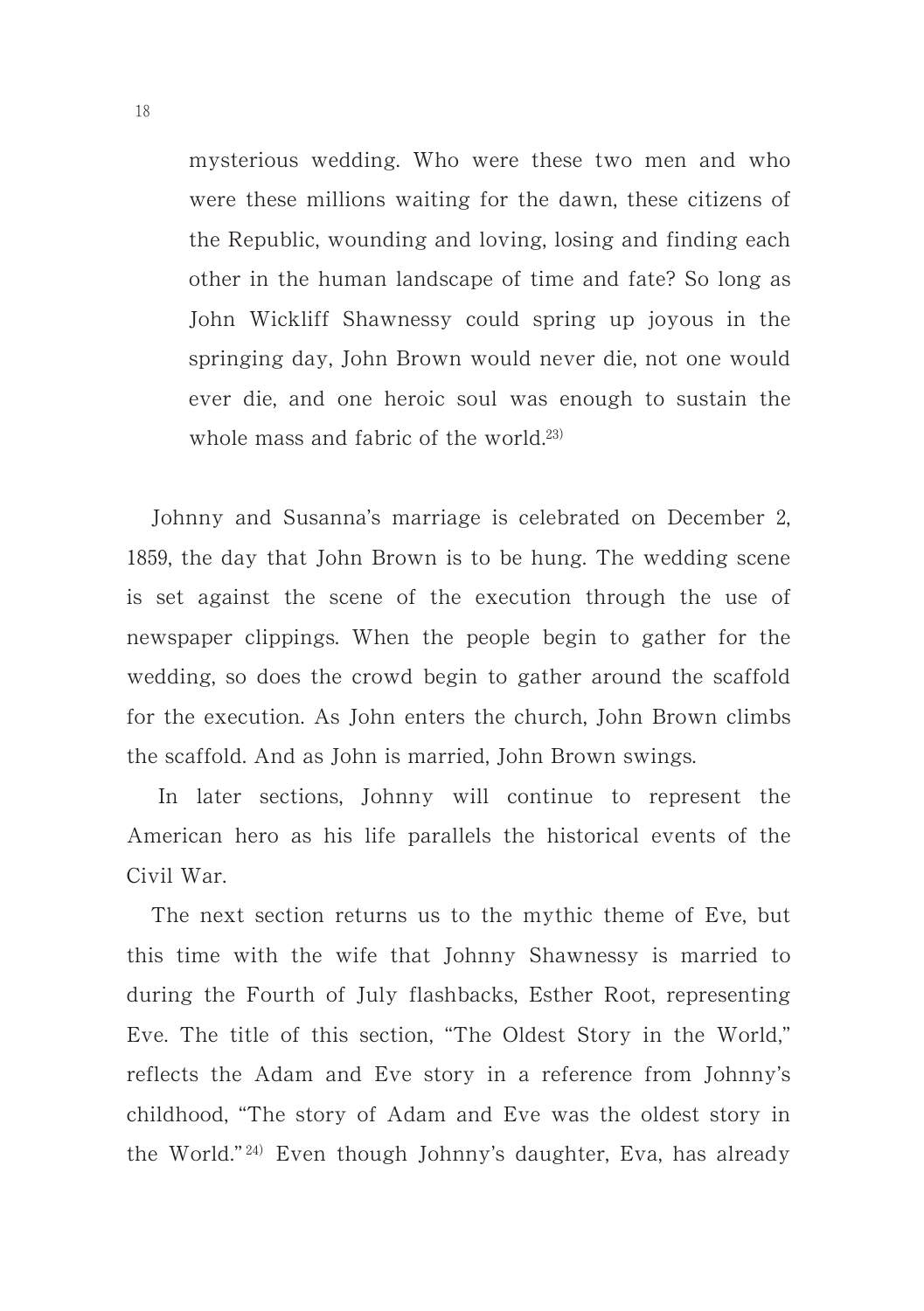prefigured Eve, as have other women in the minor mythic themes of the novel, his wife, Esther, will also represent Eve as "Eve was his mother, his daughter, and his wife."<sup>25)</sup> This first section with Esther prefiguring Eve represents the innocent Eve of paradise, while the second section with Esther, the eleventh section, "Between Two Worlds," prefigures Eve's eviction from Eden.

The author continues to create comparisons through flashbacks and prefigurations. Esther's flashbacks occur while she is listening to the Reverend Lloyd G. Jarvey give a sermon relating the story of Adam and Eve. In recounting the creation of Eve, the Reverend explains that,

--Body and soul, the Woman was made out of Man. Body and soul the Woman belongs to Man. God made her to be Man's partner and helpmeet, and o, sisters of the congregation, how woefully she betrayed His trust!<sup>26)</sup>

Esther recalls how she was created from her current husband and Adam personification, Johnny, as she had been a student of his when she was a child. While waiting for her teacher-creator and future husband, the love-sick little girl appears to be living in a paradisical garden.

It was warm in the sunlight. The green grass of Raintree County was rushing up around her, a dense hair growing. The precise faces of flowers were close to her face.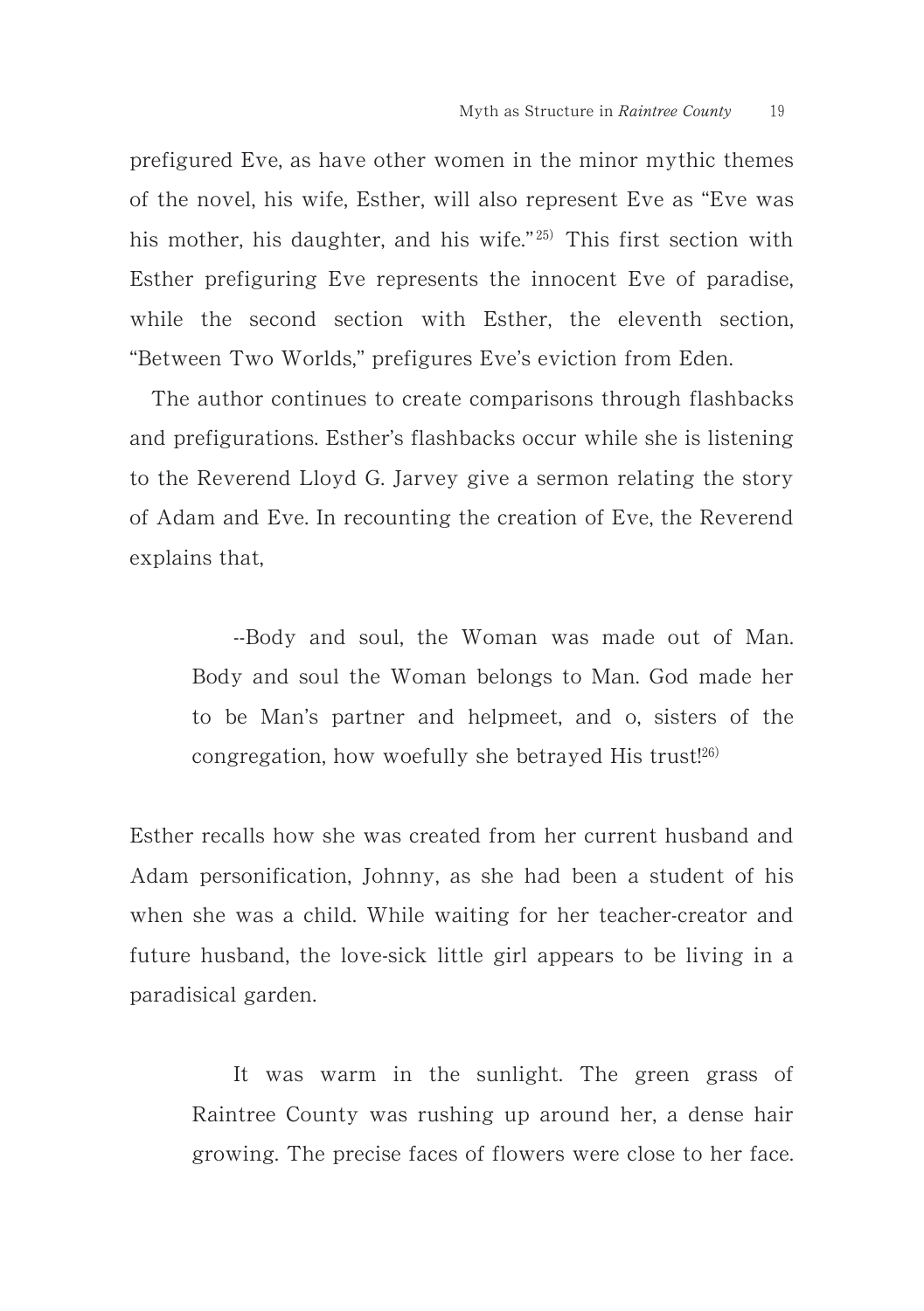Shiny insect forms, looking impossibly clean and perfect, were in the thick growing of the green world around her.

The sunlight drenched her naked legs with warmth. She was all alone in the woods beside the little path. She was all alone and waiting in the green murmurous garden of Raintree County, a small girl, nine years old, weak with love and waiting. $27)$ 

The Reverend continues his sermon with the tableau of the temptation of Eve by the serpent.

And now brothers and sisters of the congregation, we are approachin' that fateful moment which plunged the world into darkness. For the Woman and the Serpent find themselves one day beneath the Tree. And the fruit is hangin' low, temptin' the Woman. And the Serpent beguiles her and he seduces her with soft talk about the Tree. Look at it! he says. Hit's wonderful fruit. Why shouldn't you eat of it? But the Woman still has some slight stirrin' of conscience. She is not yet completely seduced and corrupted. The Lord has forbidden it, she says. $28$ )

When the Reverend reaches this scene of temptation, Esther recalls how she was tempted by a snake-like figure in paradise. Esther, like Eve, seeks knowledge in paradise as she and Johnny meet again after years of separation at the Raintree County

20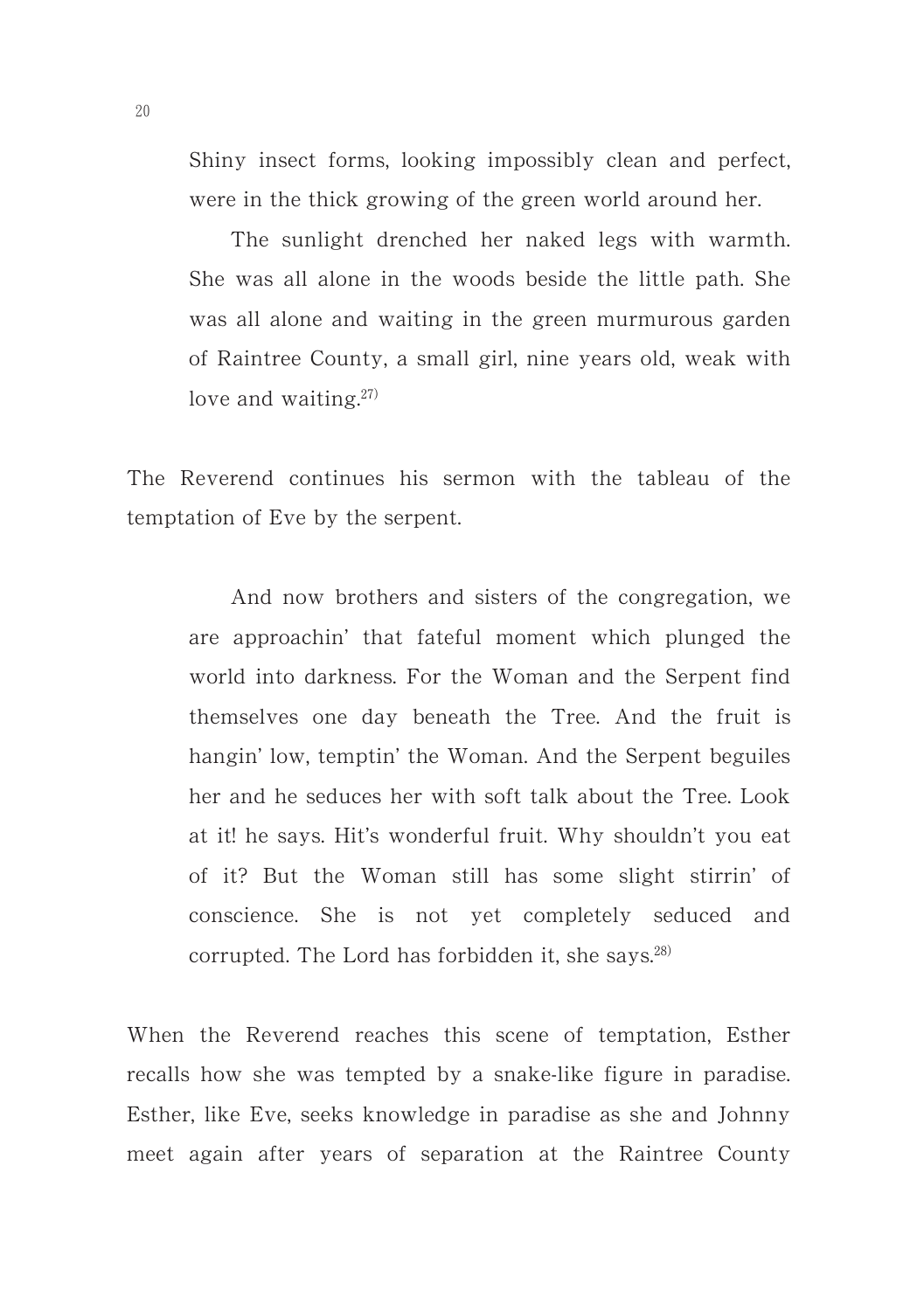Teachers Institute held that summer at Paradise Lake. The summer tourist resort is billed as "a very Eden."29)

Johnny and Esther fall in love at Paradise Lake. They retain their innocence, as Adam and Eve did before the fall, even though they meet close to the mystical Raintree, which symbolizes the tree which holds the forbidden fruit. Before both of the occasions on which she meets Johnny near the tree, Esther encounters a snake, obviously symbolizing the serpent that tempted Eve.

Then it was that she stepped on the snake, a long lewd fellow, writhing under her very feet and slithering away in the water with a gay fury. $30$ 

A snake swam in a pool not far away. $^{31}$ )

The great sin is prevented when Esther's father hears rumors of his daughter's love affair and takes her away from the temptation of Paradise Lake. But this is only a postponement of the sin against her father, as will be seen in the eleventh section.

Returning once again to an American mythic theme, the sixth section, "House Divided," continues with the theme of the American hero symbolically living in parallel the life of the Republic as the events in the course of Johnny's marriage with Susanna correspond to the events of the Civil War.

The first flashback to greet the reader in this section provides an in depth view of the South with its institution of slavery just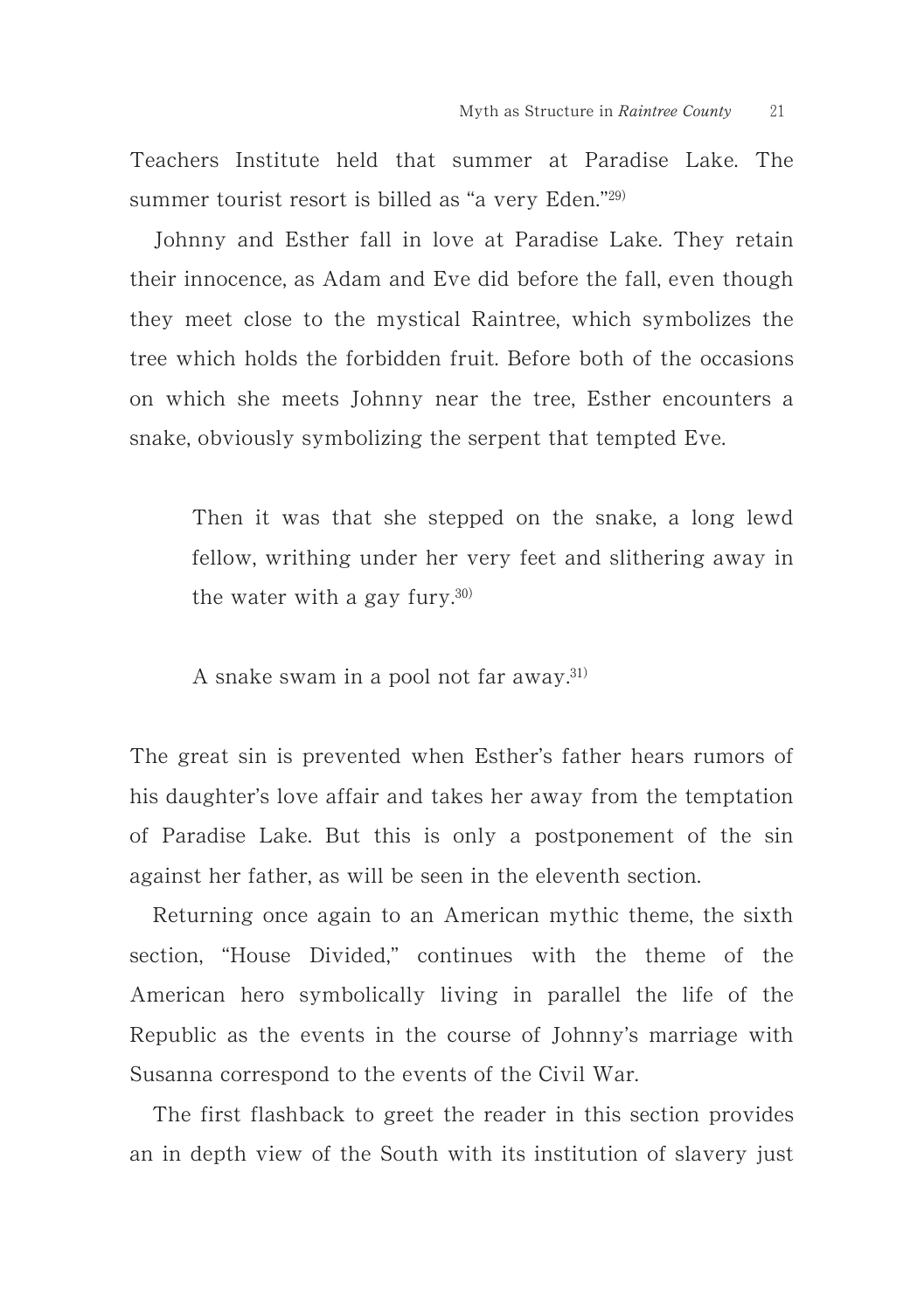prior to the war. For their honeymoon, Johnny and Susanna journey to the bride's old home of New Orleans. Here Johnny learns the secrets of Susanna's past, her possibly inherited insanity and her suspected negro blood, that will later create battles in the war that becomes their marriage. In addition to learning about Susanna's dark secrets, Johnny learns about the secrets of the South and its cruel and brutal institution of slavery, one cause of the battles of the war dividing America.

The flashback following on the journey south pictures the newlyweds back in Raintree County, Indiana, with Susanna's two negro slaves. As the North and the South argue over the divisive issue of slavery, Johnny and Susanna argue over the freedom of her two slaves. This altercation signifies the first ripples of trouble for this newlywed couple and reflects the torment of the issue of slavery as an incipient point of altercation for the nation. This flashback ends with a summary of the events leading up to the war. The two page summary is discharged with the simple line, "Susanna was coming to her time."<sup>32)</sup> Susanna nears her time to give birth to their child, and the Republic prepares to bear arms for war.

As the Civil War begins with the surrender of Fort Sumter, so does the brief life of Susanna's baby begin. During the thirty-four hours of shelling of Fort Sumter, April 12-13, 1861, Susanna goes through a false labor, and later suffers more labor pains. When the flag is struck from Sumter, the baby is born. The same newspaper edition that carries the news of the fall of Sumter also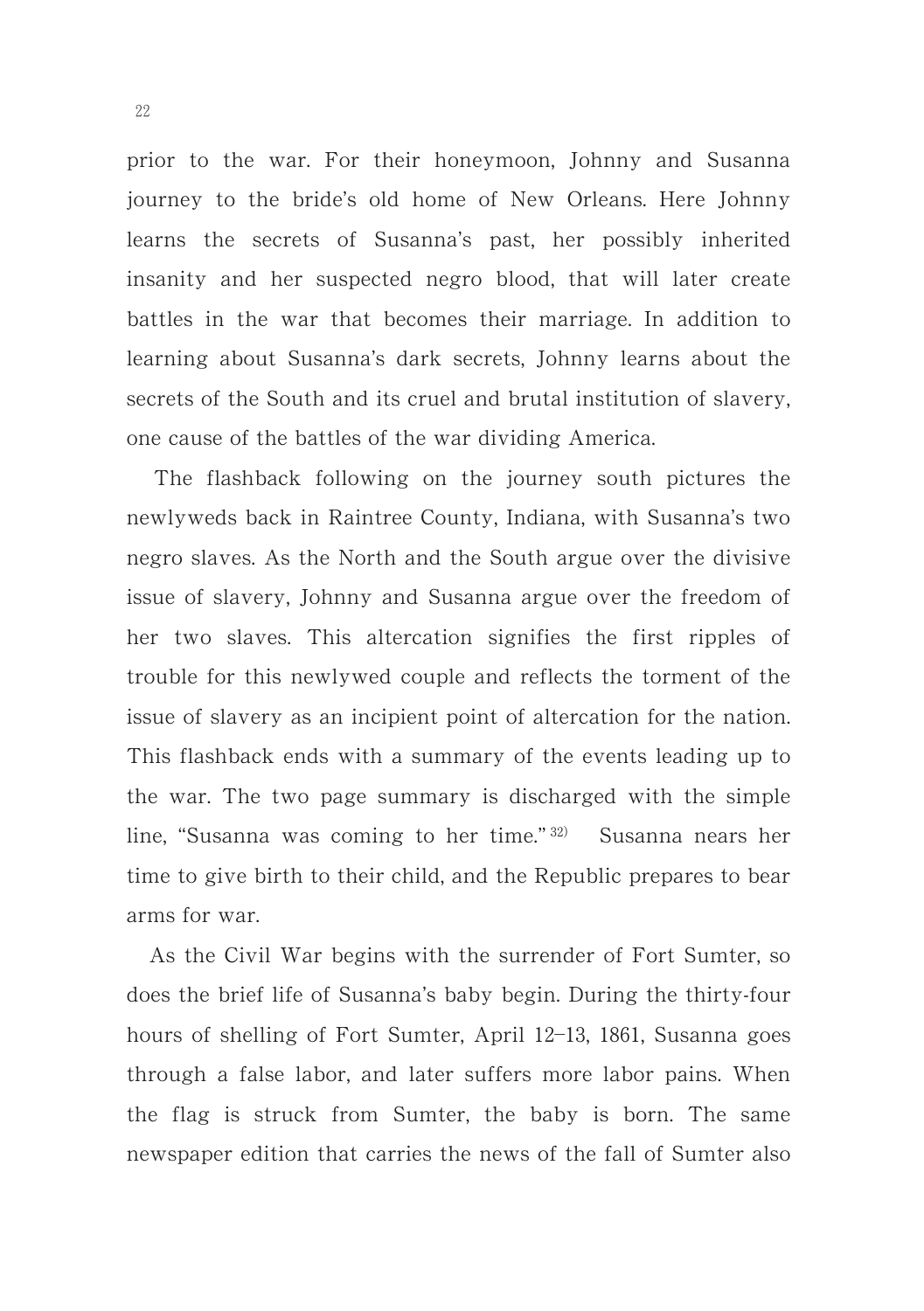carries the announcement of the boy's birth. A two page summary of the events of the Civil War leading up to the Battle of Gettysburg is followed by the short statement, "During this time, the child was growing."  $33)$  And, as the events of the war inexorably march on, so does trouble with Susanna intensify. Her inherited madness begins to manifest itself in various ways as battles between the conscious and the unconscious rage in her mind.

The last flashback of the "House Divided" section finds Johnny's life more than ever allied to the mania of the war as Susanna in her madness disappears with their child. Johnny must then fight a battle to find his wife and child and restore the union of their marriage, while in the background of the day that Johnny conducts his wild search the Battle of Gettysburg rages. The climactic event of the war, the Battle of Gettysburg, occurs at the same point as the climactic events of John's marriage. When John returns home after his fruitless search, having heard that Susanna had journeyed back to the North, he discovers his house in flames, his child dead, and his wife gone forever. Their house divided could not stand.

In the next section the reader is returned to the day of the Fourth of July on which the flashbacks occur, but this section adopts an ancient mythic theme instead of the American theme that the Fourth of July represents. By utilizing mixed mythic and American themes, set against the American theme of Independence Day, the author maneuvers the reader into a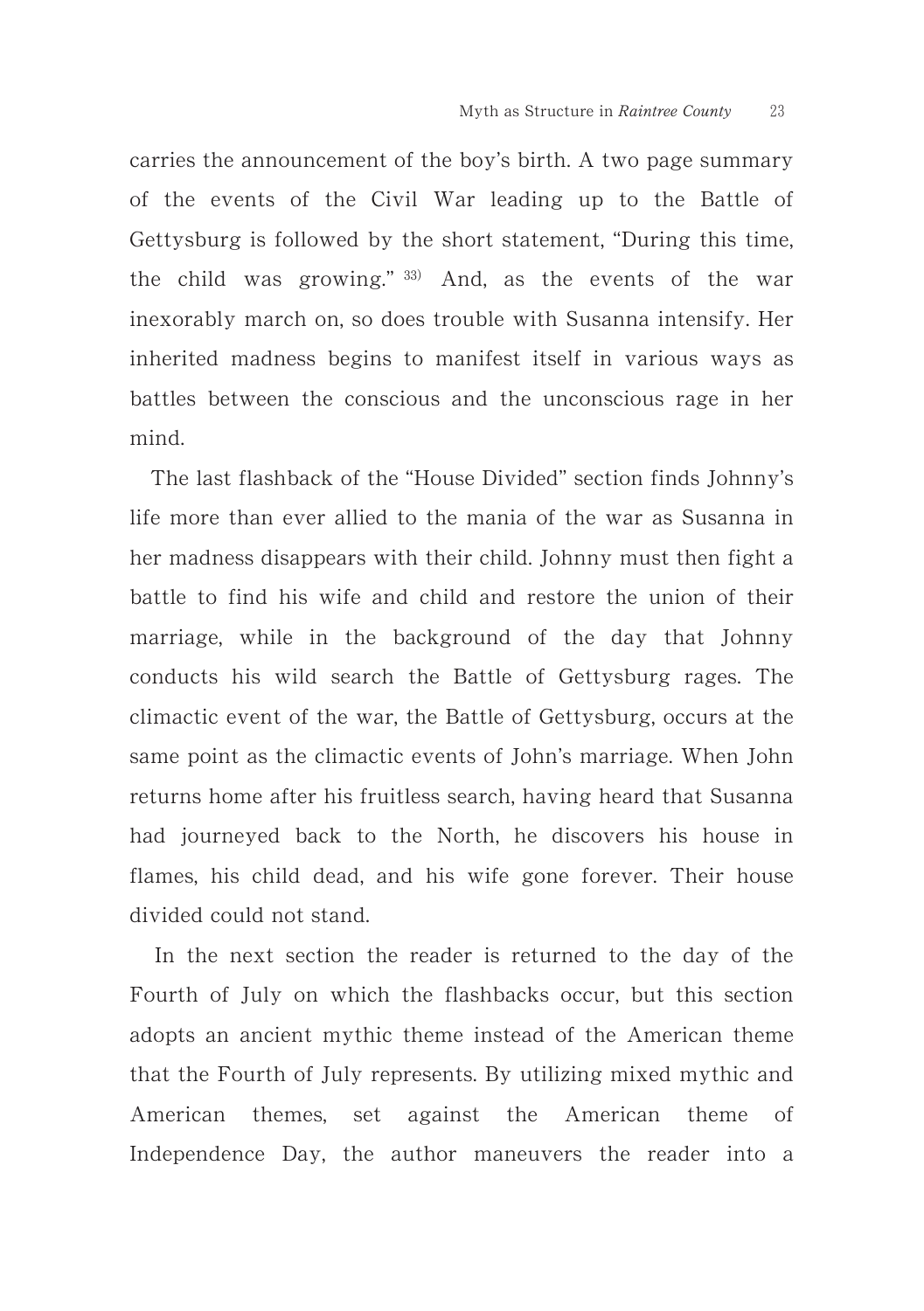position from which they can realize that the day of the Fourth that Johnny is remembering from is also a myth. He accomplishes this move by bringing forth a mythic theme, that has so far only been prefigured in the flashbacks, up to the present ritual day of the Fourth of July.

Entitled, "A White Bull," the seventh section of the novel prefigures the hero's life with the mythic theme of Theseus and the Minotaur. The main characters of this section, Johnny, Evelina Brown, and Reverend Lloyd G. Jarvey, respectively represent Theseus, Ariadne, and the Minotaur.

As this section opens, a description of the Reverend Jarvey is juxtaposed to that of a white bull that is to be used for breeding that afternoon. As the bull walked about in his pen, "The Reverend Lloyd G. Harvey, shaggily virile, strode back and forth in the little tent beside the Revival Tent $\cdots$  Dripping with sweat, back and forth he strode, his eyes glaring savagely with a penned-in, fretful look."<sup>34)</sup> The Reverend is a very powerfully built man, and is also as blind as a bull, "He had congenital myopia that amounted almost to blindness."<sup>35)</sup> Zeus, in the form of a white bull, raped Europa and conceived Minos, the king of Crete who created the Labyrinth where the Minotaur was caged. In other versions of the myth, Zeus himself fathered the Minotaur. In the myth that is in this novel, at the same time that the white bull, whose name is Jupiter (the Roman name for Zeus), is being hoisted onto a heifer, the Reverend Jarvey is engaging in the same type of activity with the Widow Passifee. This event, with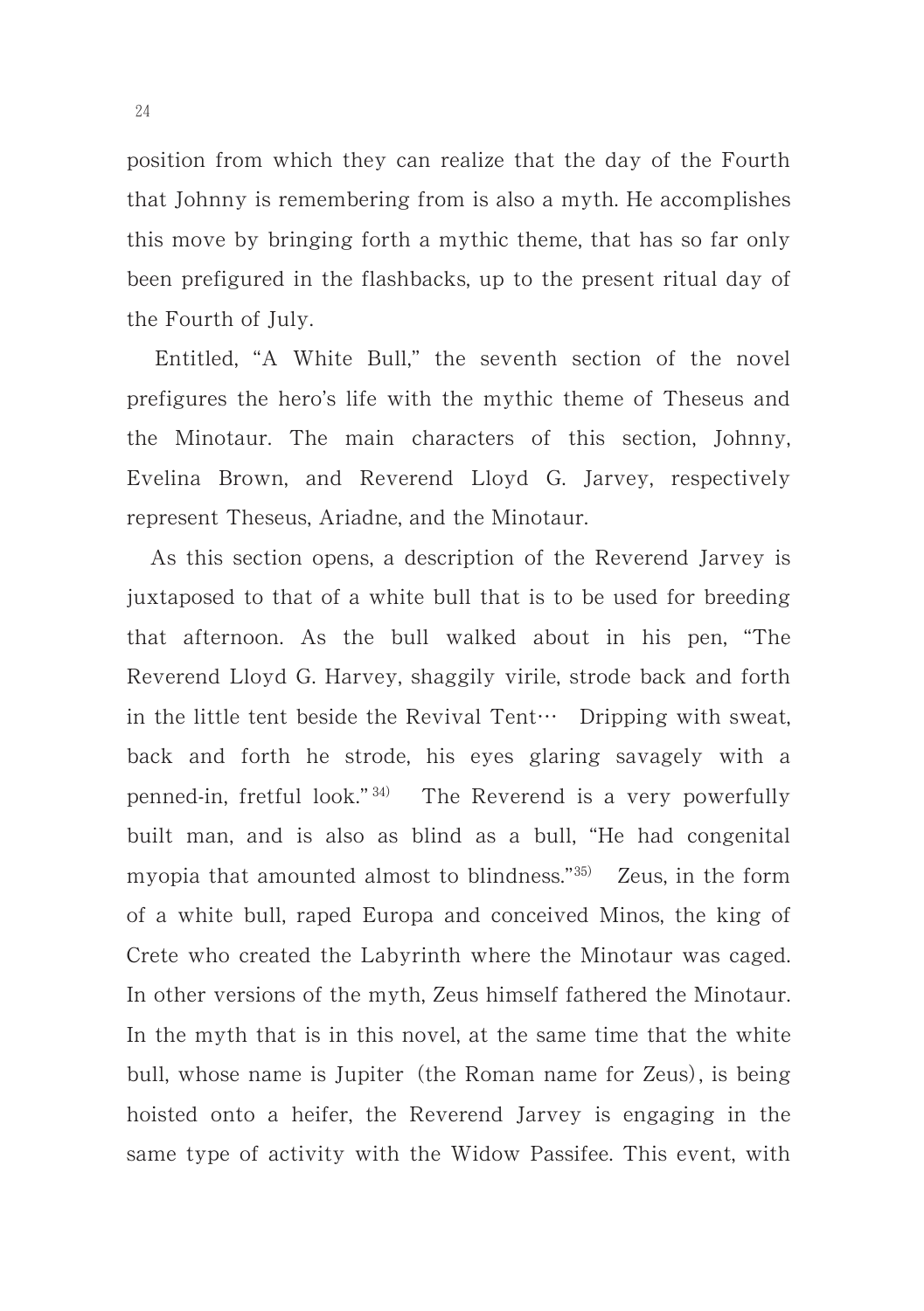the bull at least, is clearly stated as being related to the myth of the rape of Europa :

--A great white beast is pastured around here somewhere, the Perfessor said, passing Mr. Jacobs' barn. I'm supposed to drop back in time to see him perform in that wellknown museum piece 'The Rape of Europa.'36)

As a consequence of this mythic event, the Minotaur was created. Consequently, by reliving the myth of the creation of the Minotaur, the Reverend Jarvey takes on characteristics of this mythic creature. As the Minotaur was a corrupt form and man and beast, so has Jarvey become a corrupt being as he has sinned against his religion. Jarvey, in his likeness to the Minotaur, threatens the Theseus and Ariadne characters of Johnny and Eveline, respectively. Jarvey attempts to destroy Johnny's world when he accuses Johnny of adultery with Evelina. Like Ariadne, Evelina has led Johnny through the maze of the day of the Fourth in that she has been in charge of planning the events of the day's celebration. Moreover, like Ariadne, she is not able to totally possess her lover as Johnny abandons her after receiving her assistance in navigating the labyrinth. Johnny, as Theseus, destroys the Minotaur, Jarvey, when Jarvey publicly accuses Johnny of iniquitous relations with Evelina Brown. While Jarvey and the Widow were entwined, one of Johnny's children was watching through a side window. This information is conveyed to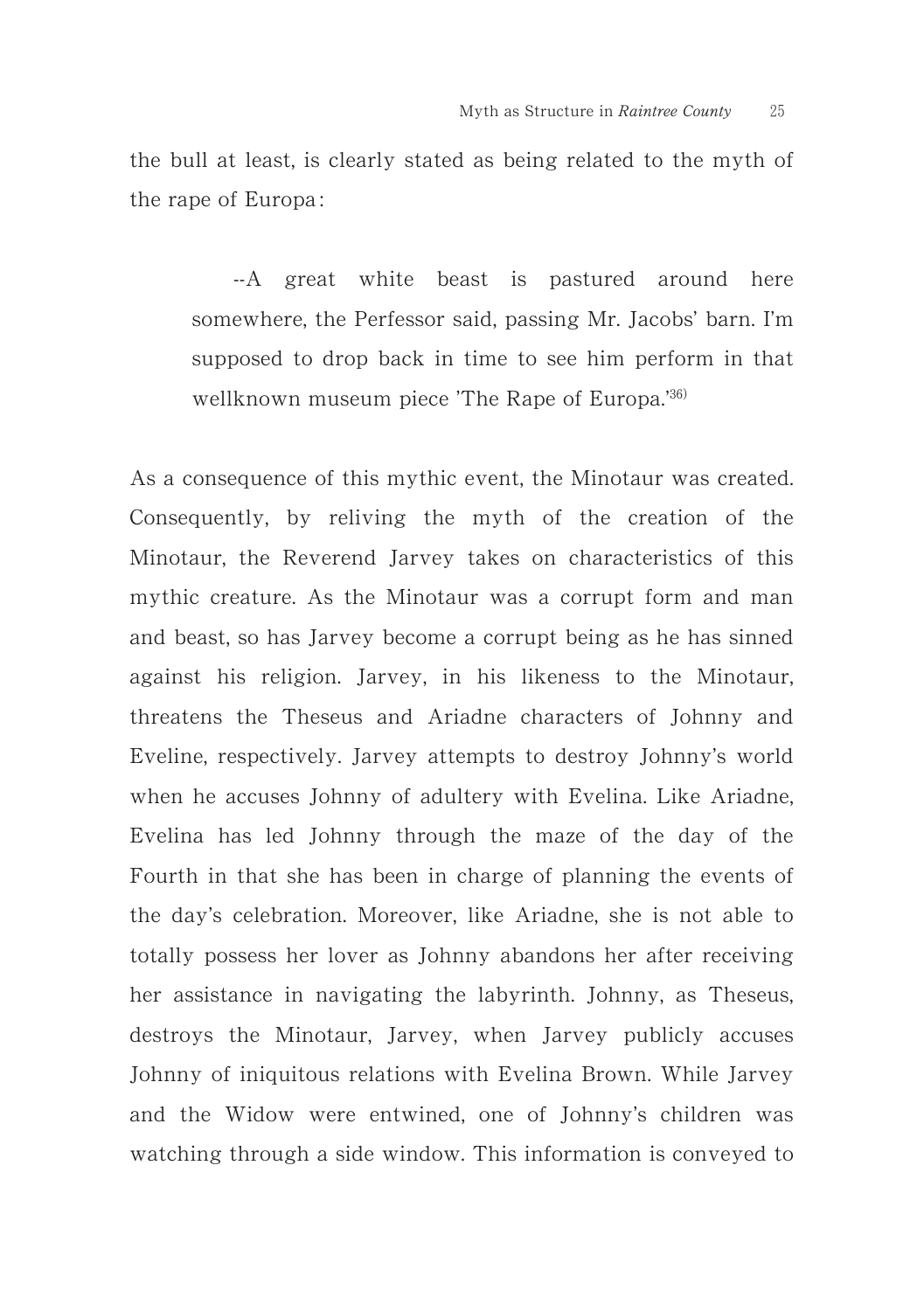Johnny by his son when the Reverend makes his accusations. With the public revelation of the Reverend's wicked act, Johnny vindicates himself and defeats the Minotaur by refuting the bull.

Shifting once again to the flashback scenes, the next section, "Fighting for Freedom," returns to an American mythic theme as Johnny's life becomes even more deeply intertwined with that of the Republic's. After his life is crushed by the death of his son and Susanna's disappearance, Johnny joins the Union forces and marches of to war. As the North battles the South, Johnny participates in almost every major engagement.

The Civil War destroyed the old traditions of the nation, and a new nation, without the evils of slavery, is reborn from the ashes of this symbolic death. "John's change and rebirth parallels that of America, also transformed by the Civil War." $37$ <sup>)</sup> While serving with Sherman's army on its descent into the burning hell of Atlanta, Johnny is inadvertently reported as killed. His obituary appears in the newspapers and the townspeople start plans to erect a monument to their fallen hero. As Johnny travels home, his symbolic descent into hell and subsequent rebirth are compared with those of other heroes who have made the same journey :

Still no one recognized the young Lazarus.<sup>38)</sup>

It was a selection of lines from the greatest of all the epic poems, and this poem was himself $\cdots$ in the years 1859, 1863,

----------------------------------------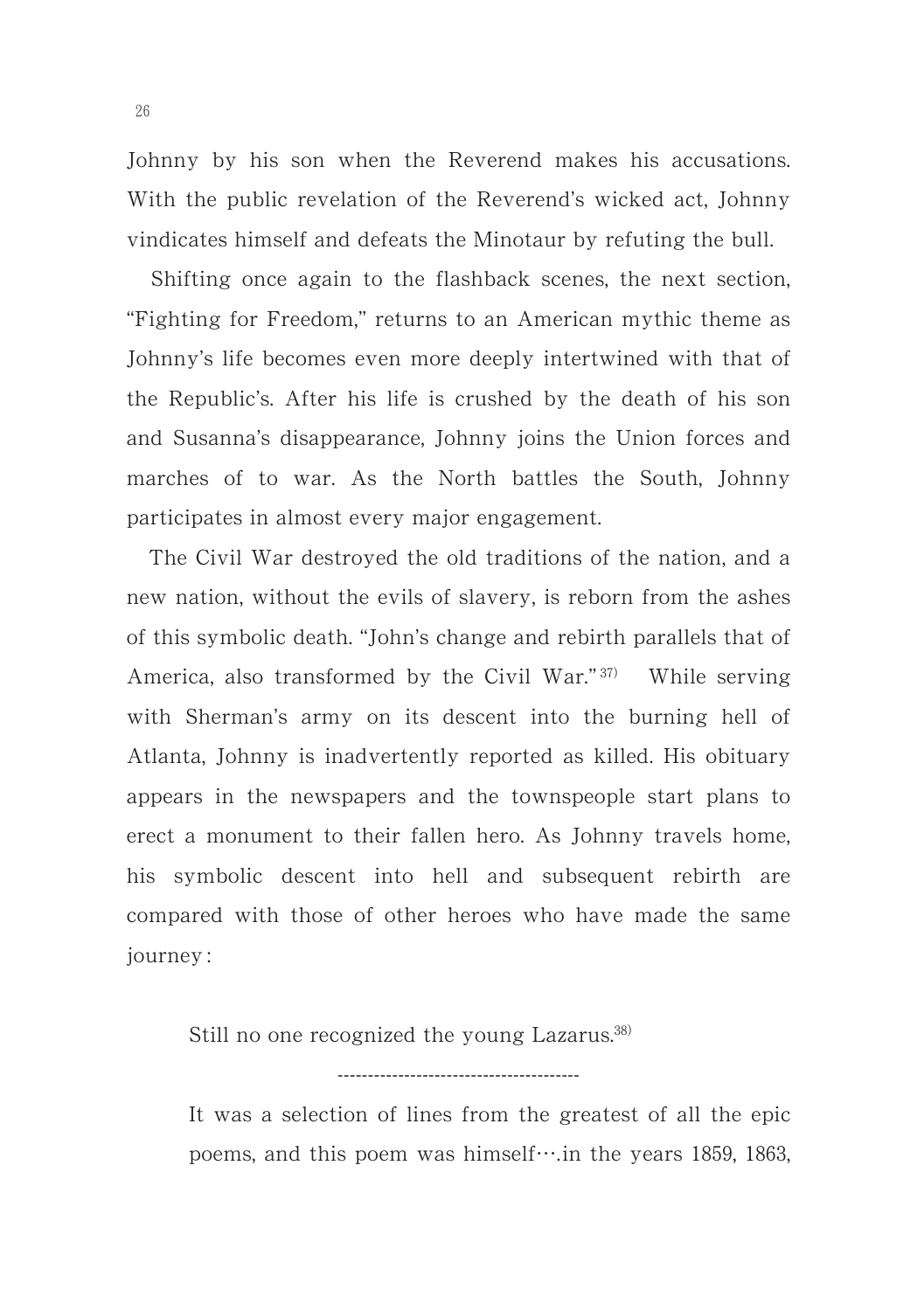1865-only in these did he hint the vast comedy, more true than Dante's.<sup>39)</sup>

Johnny feels that through his symbolic death he can now be reborn as the Hero of Raintree County.

-he began to take pleasure in the thought that he would come back from death and surprise everyone. Now, at last he had become, it seemed, the Hero of Raintree County $\cdots$ <sup>40)</sup>

The nation's struggle for life in the war, and its emergence as a new nation, are paralleled by Johnny's struggle for life on the battle fields and emergence as a new, changed man.

The report of his death, however, is no mere accident on the mythic level of the novel. When he finally returns to the County he is no longer the same youth who left it. He is a man with all the responsibilities of his new role. The questioning curiosity of youth has mellowed into a philosophical musing. $41)$ 

The following section returns to the Eve myth, represented again by Eva, the hero's daughter. In the third section, Eva represented the innocent Eve of the garden. At the close of that section, Eva was just beginning to gain knowledge of her own self and her sexuality. This section shows Eva as she is emerging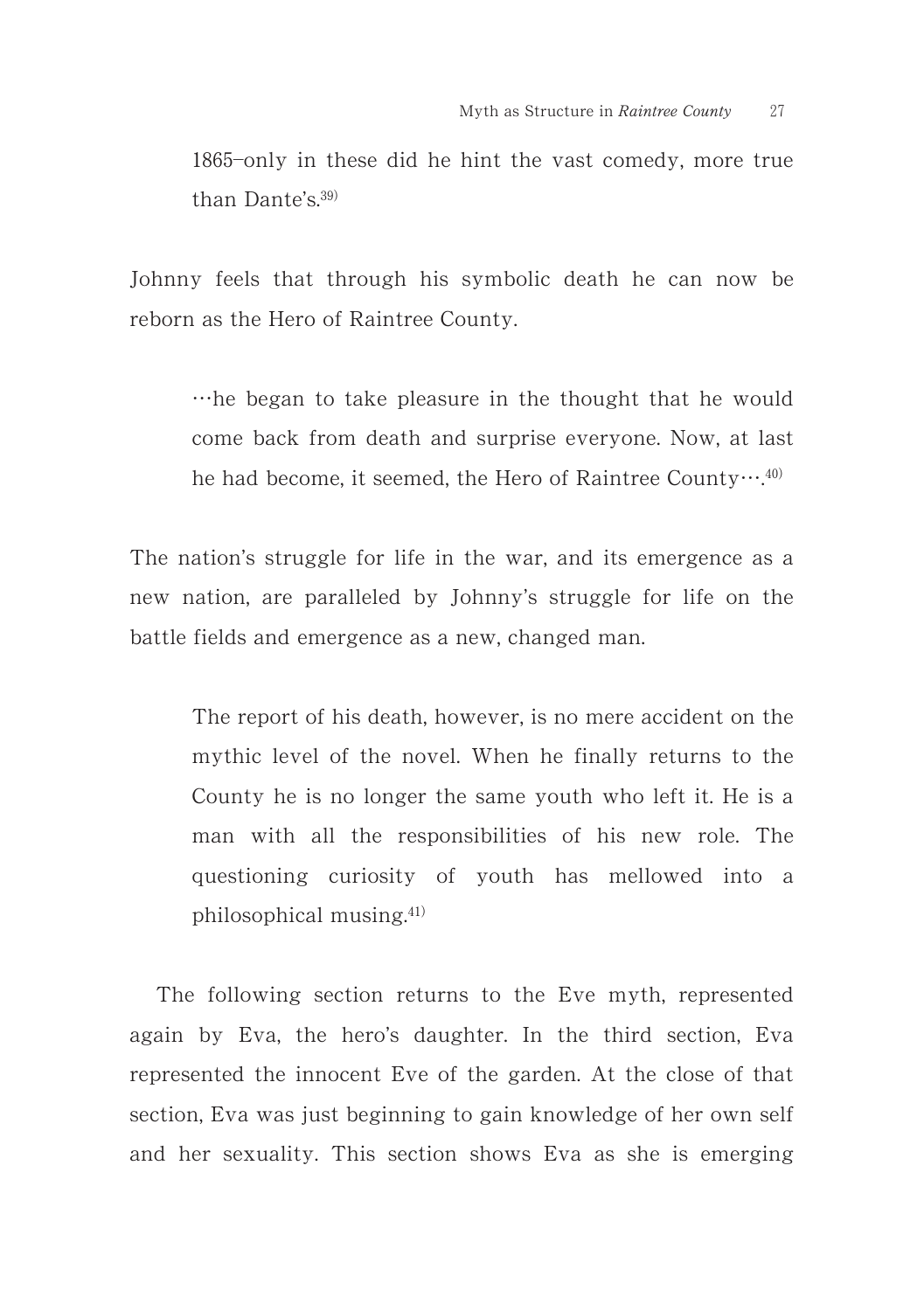from the innocence of the garden to knowledge of the difference between the sexes, symbolized by the forbidden fruit. It represents her final emergence from Eden.

As this section opens, we learn that the door to the garden is open and that Eva will soon leave her state of childhood innocence ; "we bring Eva near the end of her happy child life and leave her on the threshold of woman's estate,"42) as she is about to inherit a woman's troubles handed down from the first woman who possessed them, Eve.

Eva symbolizes Eve in this section for it is through envy of those more powerful than herself that she gains knowledge of the difference between the sexes, as it was Eve's envy of God's power which led her to knowledge of the forbidden fruit.

Even though Eva had blossomed into a young woman, she still had not become fully conscious of herself as a woman, "Eva became in form a woman, though in spirit still a child. The child, the sexless, anachronistic child, still lingered on, ill at ease, unhappy, reluctant to give up.  $\frac{430}{2}$  Portrayed here is an innocent Eve before the fall. But Eva arrives soon enough at the exit to the garden with the knowledge of life as represented by the knowledge of her own sexuality.

Yet there was a moment of self-discovery during these early years in Waycross when Eva herself became clearly aware for the first time that she had crossed a dark valley and was emerging on the farther side. The discovery came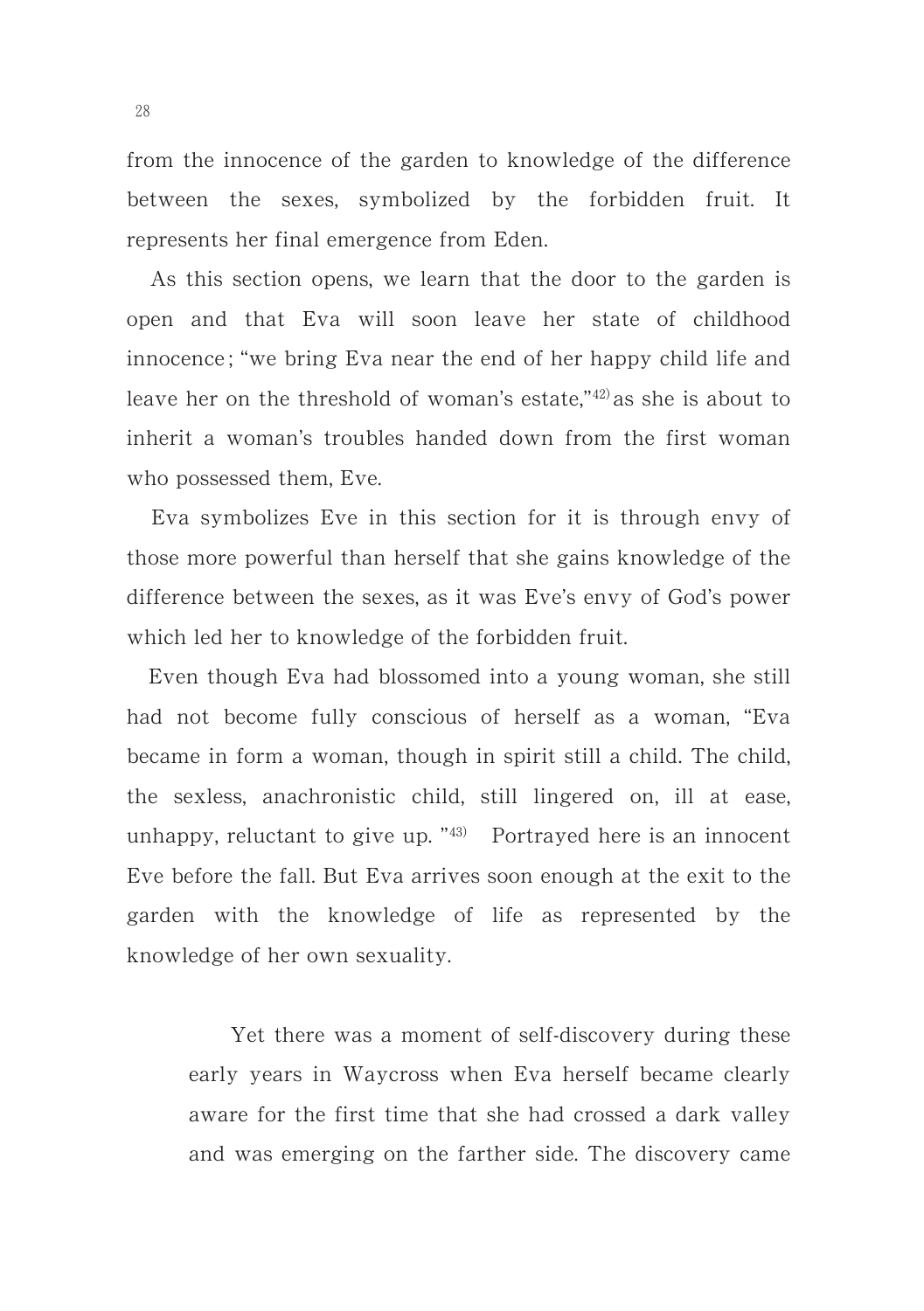in early June of the year 1892 along with one of the great emotional crises of her life. It came suddenly and unexpectedly as a result of a simple thing. $44)$ 

As her envy of her brother's superior power grows, Eva is forced to realize her sexuality by its limitations as seen when compared with her brother's,

Little by little she had been forced to give up her claims to physical equality with her brother Wesley. Only in wrestling had she still been able to maintain her old proud feeling of equality. $45$ 

It is during a wrestling match that Eva finally loses her physical equality with her brother. In Eva's fall in the wrestling match we can also see Eve's fall as Eva, like Eve, becomes aware after the fall of her existence as a woman.

The tenth section, "Sphinx Recumbant," adopts the myth of Oedipus's encounter with the Sphinx as a prefiguration of Johnny's life. Upon his return home from the war, Johnny no longer feels that his home is in Raintree County because he has been changed so much by the war that he is no longer the same person that he was. Like Oedipus, Johnny lives in what he has believed to be his home town, but which he can no longer call home. He leaves home because of what appears to be an oracle telling him that he must go to the city to find his real life.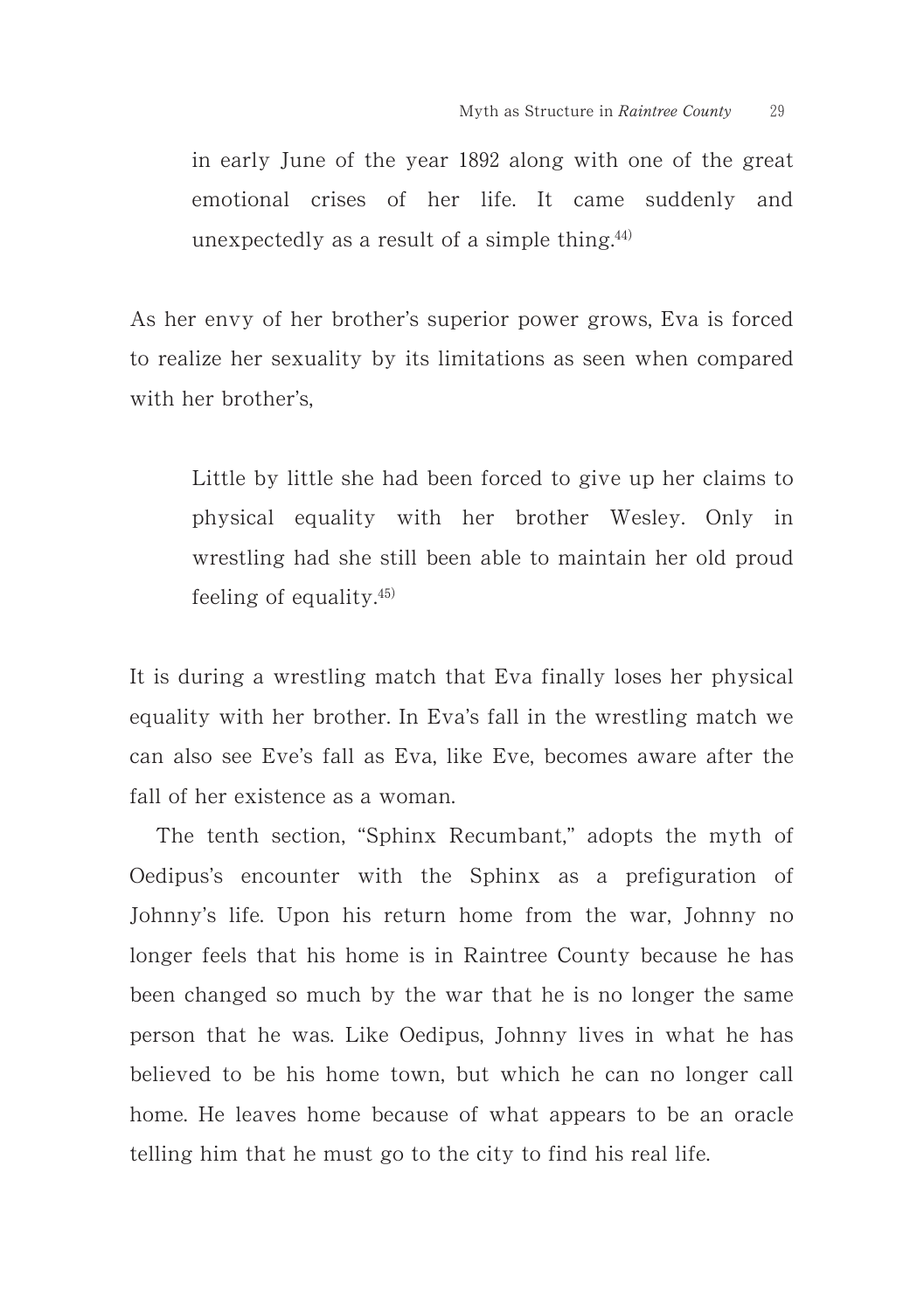He came to the City because he was always meant to come. It was as if a voice had spoken from the sky above his home in Raintree County, saying :

My child, you shall go to the City, because without the City you are incomplete. You shall go to the City and be sad, because you haven't yet been sad enough. You shall go to the City and know a love unlike any other, because you haven't yet loved enough. You shall go to the City, and the City will drench you in its liquorcolored lights, ravish you with its enormous beauty, wound you with its hard surfaces and pointed towers, and reject you from its million doors. Then perhaps some day if you are lucky, having tasted its red forbidden fruit, you will come back from the City to your home again. $46$ 

Oedipus also left home because of an oracle, which as we know cause him to go to the city, "Know a love unlike any other," $47$ ) and wound him with the "hard surfaces and pointed towers," 48) of Jocasta's brooches.

When Johnny travels to the city, he meets Laura Golden, an actress. Laura presents Johnny with a riddle as he is unable to understand the complex characters of Laura's personality. Laura represents the Sphinx as she presents a riddle to the many men who court her. Her suitors are unable to solve the puzzle and are devoured by their unrequited desires. But Johnny is finally able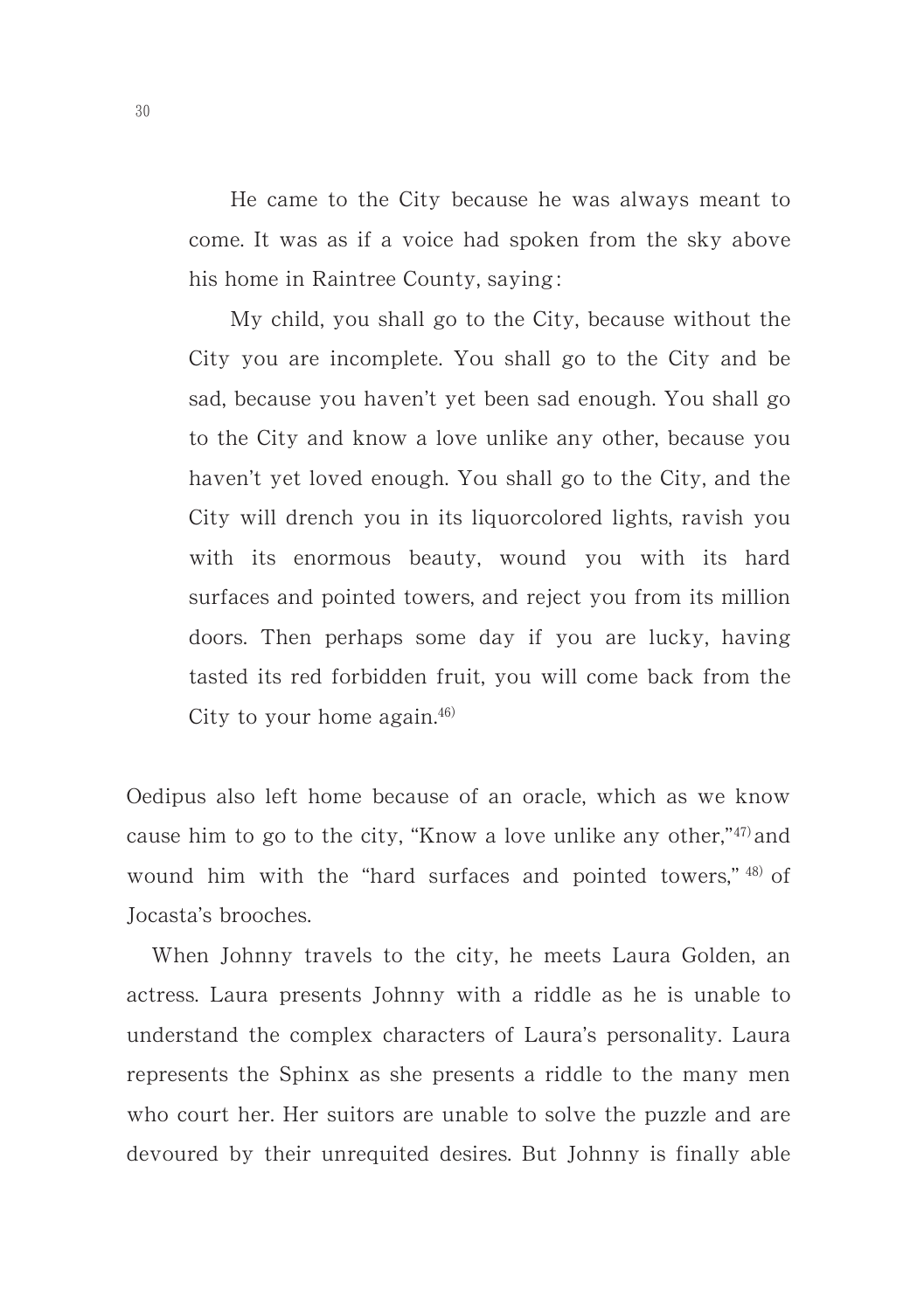to solve the riddle.

Central to the symbolism of the riddle is an infamous room in Laura's house which is rumored to be "decorated with a Pompeian lavishness for the entertainment of her lovers."  $49$  Only those who solve the riddle are admitted to this room ; only those who can understand her will become her lovers. In the last scene of this section, Johnny is admitted to this room, and solves the riddle of "What is Man?" He enters a room full of mirrors where Laura has a small stage for private rehearsals. This mirrored room explicates a Rousseauesque explanation of what Man is in that Man obtains consciousness as Man by comparison with an object other than oneself. By comparing oneself to another object, one can achieve self realization. Through the reflection of Laura's mirrors, John visualizes the answer to the riddle posed by Laura, and by life, as he comes to the realization that he is created for himself only in the objectification of the mirrors, as Laura can only be somebody by objectifying herself onto the characters she plays and lives. When Johnny has solved this riddle of "What is Man?", Laura disappears, and like the Sphinx, will devour no more young men.

The next section once again makes use of the Eve myth as a prefiguration of Esther Root, Johnny's second wife. "Between Two Worlds" tells of Esther's final transition from the innocent world of life with her father to the world of knowledge of life as Johnny's wife.

After her father removed her from Johnny's side at Paradise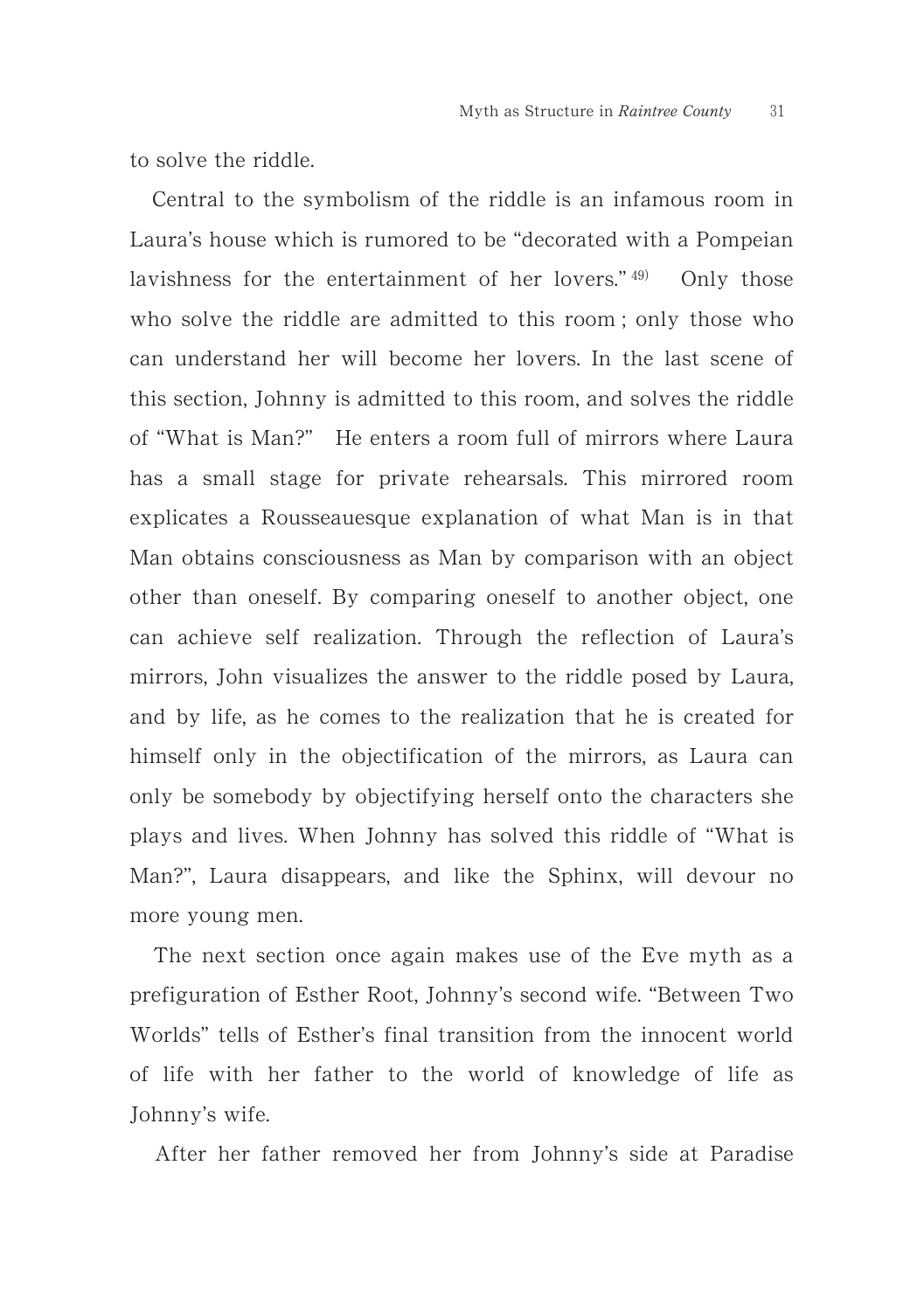Lake, Esther is secluded at the family farm. Her father is like a god to her, and she feels that she could live forever as an innocent child under the protection of her father.

Perhaps her destiny was simply to live forever in this relation to Pa. Sometimes, even, there was a stern joy in the thought of such a dedication. Always she felt as thought it would take impossible courage and sinful audacity to sever the ancient tie. Pa's will was right simply because it was his will, and she never questioned his right to keep her entirely to himself. $50)$ 

As Eve severed her tie to God through a sin, it is Esther's "sinful audacity" that severs her ancient tie to her almighty guardian. Esther's love and desire for Johnny cause her to disobey her almighty father's will and to leave his world forever, for she never returns to her father's domination. When Esther leaves her father's farm and runs away to marry Johnny, she crosses through a small wooded area. These woods are for Esther the threshold of a new world outside of the Edenic world controlled by her father, for on the other side of the threshold, she runs into the arms of Johnny Shawnessy.

The final section of *Raintree County* is entitled "The Golden" Bough." Our hero's life is prefigured in this section by the myth of Aeneas's descent into the underworld. Aeneas was one of the few mythic heroes to descend into the underworld and return.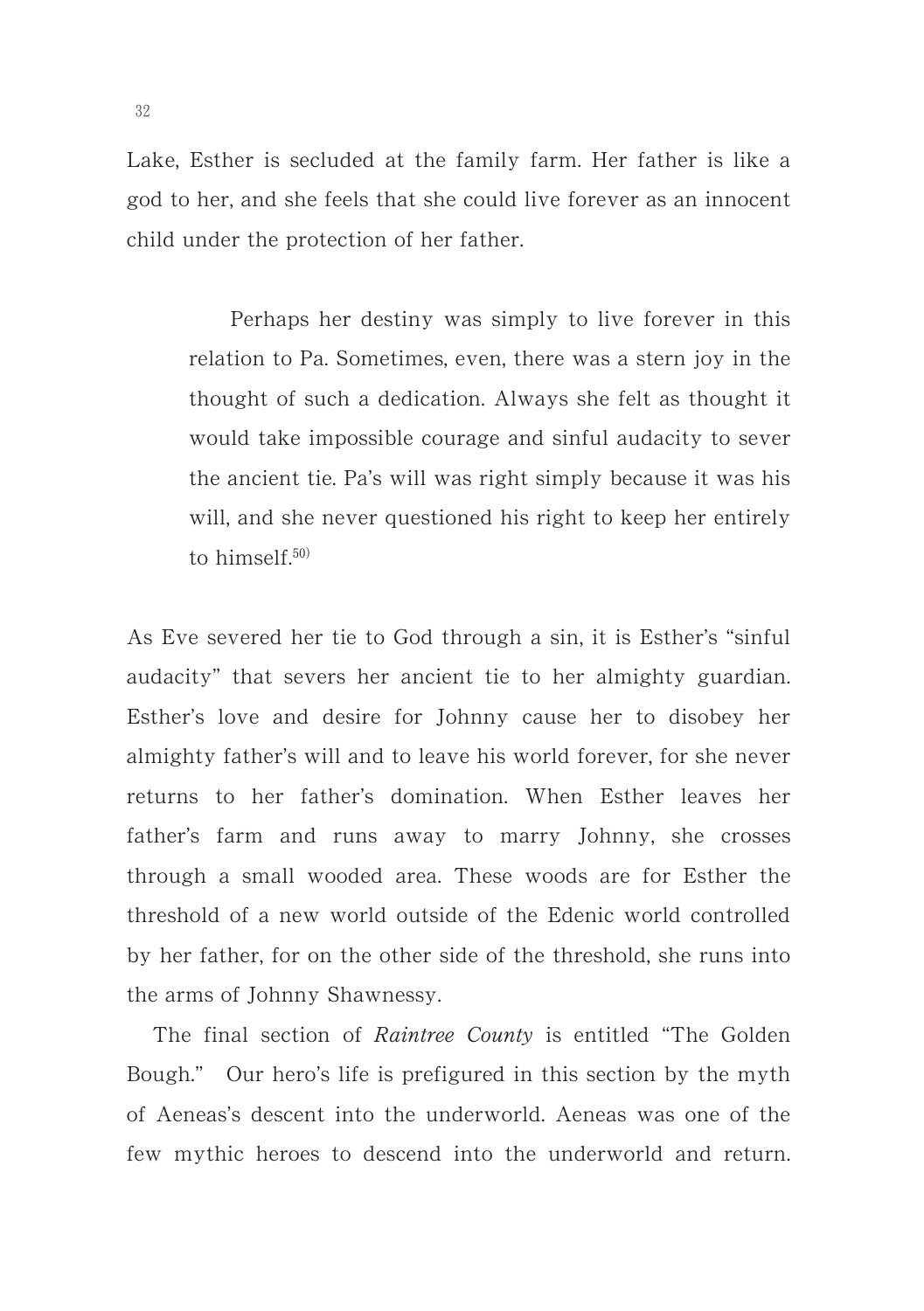Aeneas accomplished his task, of discovering all that he needed to know by returning to his father, representative of his origin, through the magical aid of the golden bough.

In his use of the flashbacks in returning the hero to his origin and the time of the creation before chronological time, the author is also able to escape from the restrictions of chronological time in his novel. The flashbacks that present the reader with the climactic scenes of the past sections of the life that Johnny has remembered all occur within this last section. As the flashbacks of this section represent the Aeneas myth, and as they cover the most important events of Johnny's life, then his whole life can also be seen as a reliving of the myth of Aeneas and the journey he takes to find a new meaning in life.

The first significant flashback of this section occurs when Johnny initially discovers the golden bough as he is making love with Susanna beneath the golden Raintree. Upon discovering the golden bough, Johnny descends into hell, beginning with the death of his son in the family's burning home. This tragic event moved him to enter the war, described throughout the battle scenes as a veritable hell. The next couple of flashbacks place Johnny in the company of the dead as they tell of the events following the assassination of President Lincoln and the passing of Johnny's mother. The last flashback of this section is the climax to Johnny's symbolic death and rebirth in the Civil War. Like Aeneas, Johnny has grasped the golden bough, descended into the underworld of his memories, and returned with a vision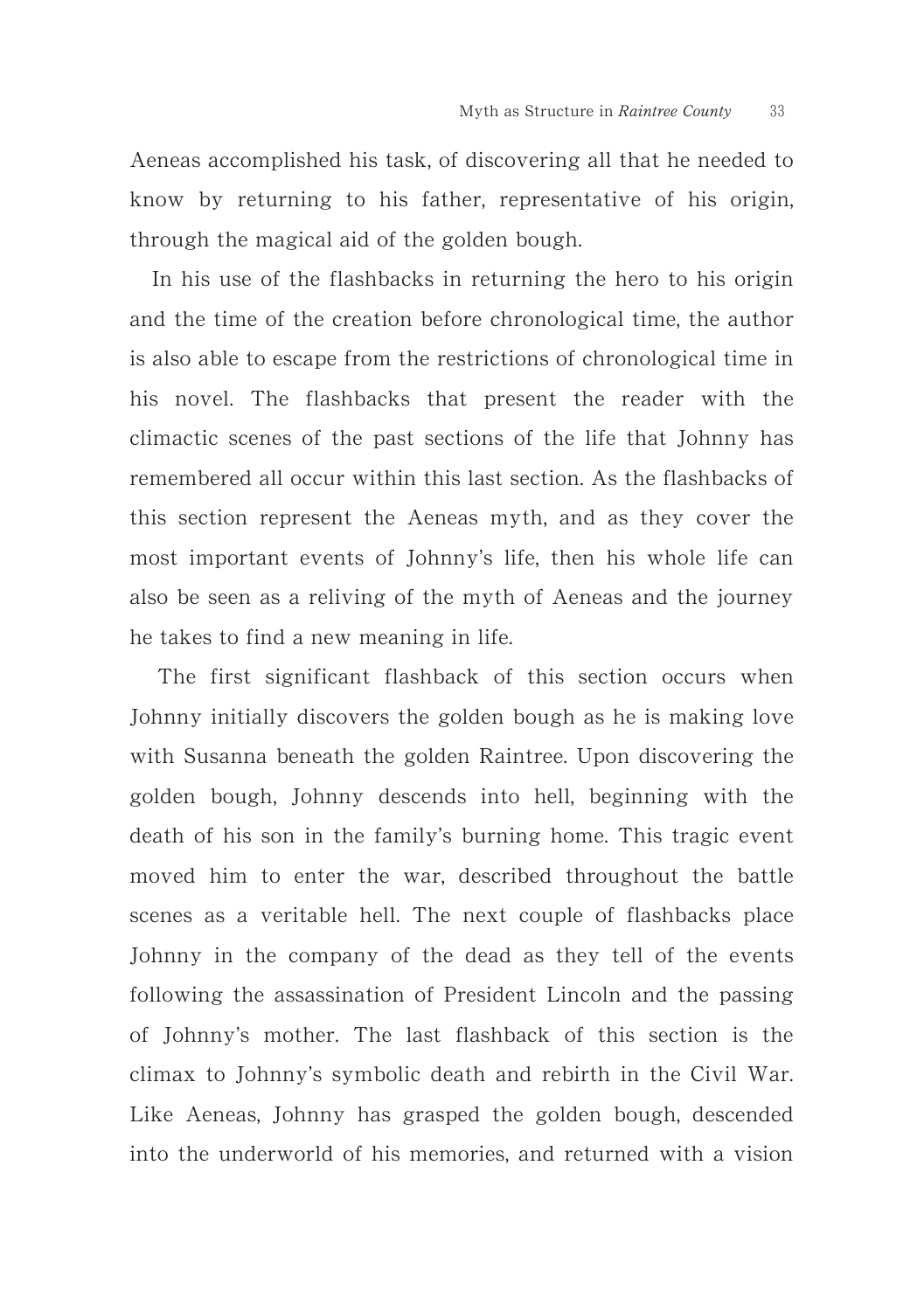for the future.

The author places this myth last so as to emphasize Johnny's likeness to Aeneas in that they both return from the underworld with a vision of a future republic founded on the answer to the hero's quest for the meaning of life.

The juxtaposition of the hero's life against the lives of mythic heroes, and against the life of historical America, enlightens the reader as to the role Johnny plays as the American hero in the American epic<sup>51)</sup>, rediscovering the meaning of life in America by finding the essence of that life in the timeless events of its creation.

Through his use of a mythic structure in employing mythic themes as prefigurations of his hero and in using the etiological flashbacks to reach the non-linear time of creation, Ross Lockridge, Jr. has created a hero who can demonstrate the myth of America through its collective consciousness and give Americans an answer to the question of life in America and the quest for the American dream. As the author's son, in a biography of his father, so rightly stated, "In the end it's a collective self-not the self-intoxicated John Shawnessy-who keeps alive the great mythic enterprise of the American Republic." $52$ )

## **Notes**

1) Northrup Frye. The Great Code: The Bible and Literature (New York: Harcourt Brace Jovanovich, 1981), p. 33.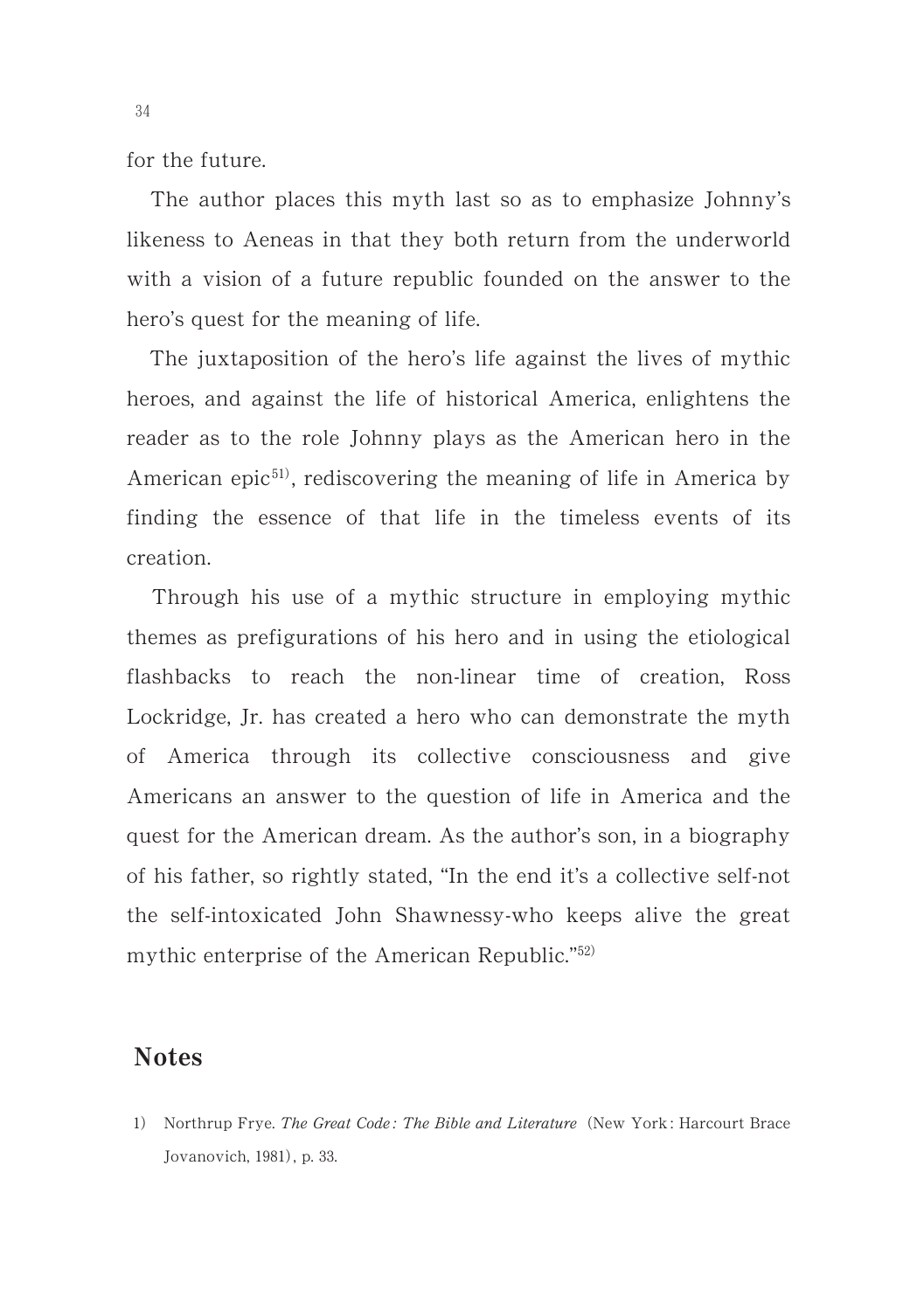- 2) Mircea Eliade. Myth and Reality (New York: Harper & Row, 1963), p. 19.
- 3) Eliade, p. 19.
- 4) Ross Lockridge, Jr. Raintree County (Boston: Houghton Mifflin Company, 1948), p. 1.
- 5) Lockridge, p. 1.
- 6) Boyd Litzinger. "Myth Making in America : 'The Great Stone Face' and Raintree County," Tennessee Studies in Literature 8 (1963), p. 81.
- 7) Litzinger, p. 81.
- 8) Litzinger, p. 82.
- 9) Lockridge, p. 2.
- 10) Lockridge, pp. 2-3.
- 11) Delia Clarke. "Raintree County : Psychological Symbolism, Archetype, and Myth," Thoth, 11 (Fall, 1970), p. 32.
- 12) Clarke, p. 35.
- 13) Lockridge, p. 55.
- 14) Lockridge, pp. 43-44.
- 15) Lockridge, p. 103.
- 16) Joseph Campbell. The Hero with a Thousand Faces (Princeton, New Jersey : Princeton University Press, 1968), p. 152.
- 17) Lockridge, p. 244.
- 18) Lockridge, p. 250.
- 19) Clarke, p. 36.
- 20) Lockridge, p. 283.
- 21) Lockridge, p. 318.
- 22) Lockridge, p. 319.
- 23) Lockridge, p. 331.
- 24) Lockridge, p. 55.
- 25) Lockridge, p. 18.
- 26) Lockridge, p. 371.
- 27) Lockridge, p. 374.
- 28) Lockridge, p. 387.
- 29) Lockridge, p. 394.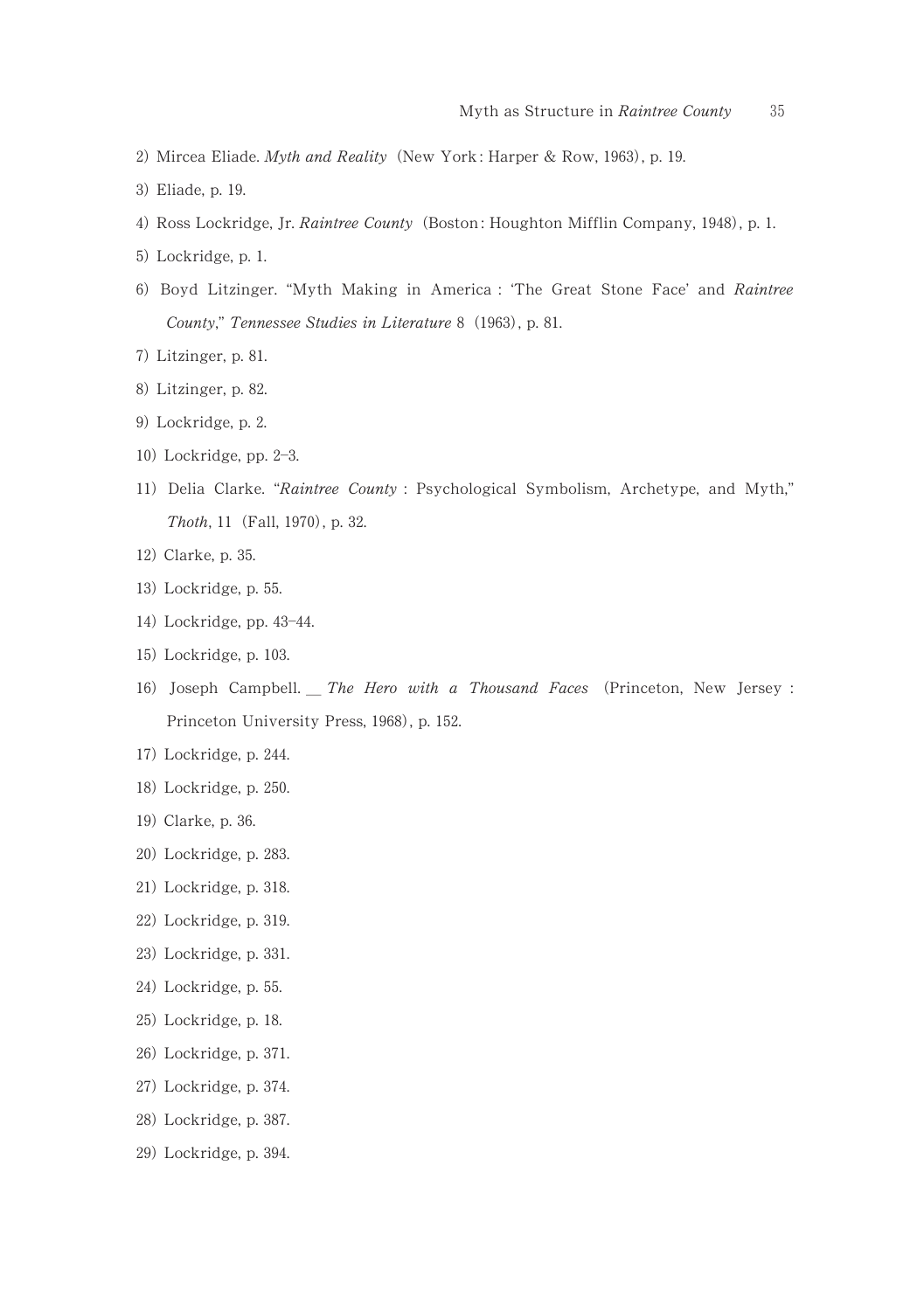36

- 30) Lockridge, p. 403.
- 31) Lockridge, p. 413.
- 32) Lockridge, p. 473.
- 33) Lockridge, p. 498.
- 34) Lockridge, p. 553.
- 35) Lockridge, p. 570.
- 36) Lockridge, p. 569.
- 37) Clarke, p. 36.
- 38) Lockridge, p. 750.
- 39) Lockridge, p. 751.
- 40) Lockridge, p. 749.
- 41) Clarke, p. 36.
- 42) Lockridge, p. 754.
- 43) Lockridge, p. 755.
- 44) Lockridge, p. 761.
- 45) Lockridge, p. 761.
- 46) Lockridge, p. 817.
- 47) Lockridge, p. 817.
- 48) Lockridge, p. 817.
- 49) Lockridge, p. 799.
- 50) Lockridge, p. 871
- 51) Leonard Lutwack. "Raintree County and the Epicising Poet in American Fiction," Ball State University Forum, 131 (1972), p. 14.
- 52) Larry Lockridge. Shade of the Raintree : The Life and Death of Ross Lockridge, Jr., Author of "Raintree County." (New York: Viking), p. 430.

## Bibliography

Barnard, Mary. The Mythmakers. Athens, Ohio: Ohio University Press, 1966.

Bullfinch, Thomas. The Age of Fable. New York: The Heritage Press, 1942.

Campbell, Joseph. The Hero with a Thousand Faces. Princeton, New Jersey : Princeton University Press, 1968.